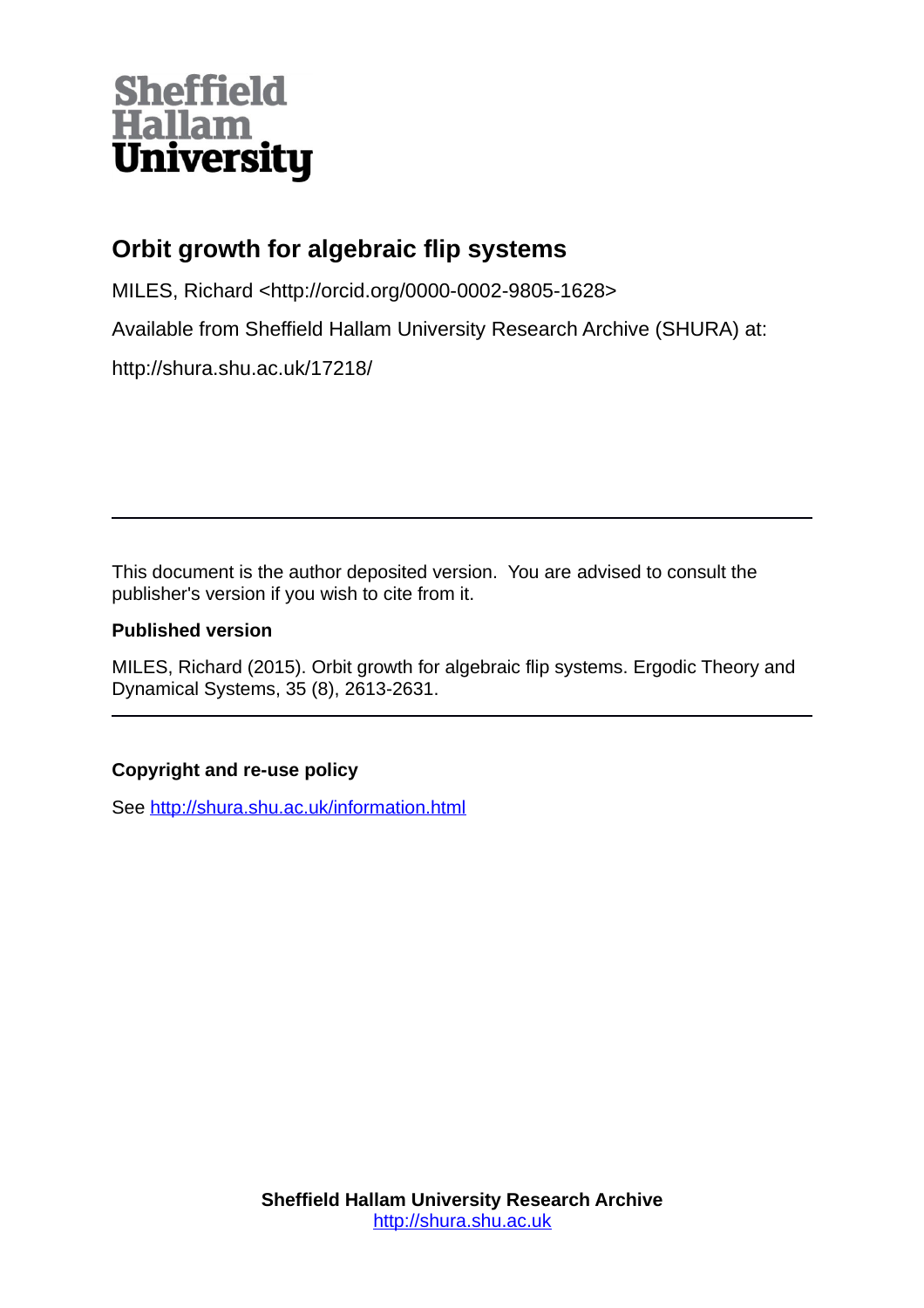#### ORBIT GROWTH FOR ALGEBRAIC FLIP SYSTEMS

#### RICHARD MILES

ABSTRACT. An algebraic flip system is an action of the infinite dihedral group by automorphisms of a compact abelian group  $X$ . In this paper, a fundamental structure theorem is established for irreducible algebraic flip sytems, that is, systems for which the only closed invariant subgroups of  $X$  are finite. Using irreducible systems as a foundation, for expansive algebraic flip systems, periodic point counting estimates are obtained that lead to the orbit growth estimate

$$
Ae^{hN} \leqslant \pi(N) \leqslant Be^{hN}
$$

where  $\pi(N)$  denotes the number of orbits of length at most N, A and B are positive constants and  $h$  is the topological entropy.

#### 1. Background and main results

Stemming from the seminal works of Ja. Sinaĭ [25] and G. Margulis [16], periodic orbits in dynamical systems have been investigated using orbit growth functions, with entropy featuring as a constant controlling the exponential growth. An extensive body of work now exists for both flows and discrete time dynamical systems (see for example, [21], [20], [27], [8], [9]). The study of orbit growth functions for dynamical group actions in general was pursued in [18] and [19]. This context encompasses the case of a single invertible transformation which corresponds to an action of the group  $G = \mathbb{Z}$ .

Let  $G$  be a finitely generated group acting on some set  $X$ , with the action written as  $x \mapsto q \cdot x$ . The set  $\mathcal{L} = \mathcal{L}(G)$  of finite index subgroups of G becomes a locally finite poset with the order arising from inclusion. For  $L \in$  $\mathcal{L}$ , the number of *L*-periodic points in X is

$$
\mathsf{F}(L) = |\{x \in X : g \cdot x = x \text{ for all } g \in L\}|. \tag{1}
$$

An  $L$ -periodic orbit is the orbit of a point with stabilizer  $L$ , and the length of the orbit is denoted  $[L] = [G : L]$ , the index of L in G. Assuming that there are only finitely many orbits of length n for each  $n \geq 1$ , the number of L-periodic orbits is

$$
\mathsf{O}(L) = \frac{1}{[L]} |\{x \in X : g \cdot x = x \Longleftrightarrow g \in L\}|,\tag{2}
$$

Date: March 23, 2014.

<sup>2010</sup> Mathematics Subject Classification. 37A45,37B05,37C25,37C35,37C85,22D40.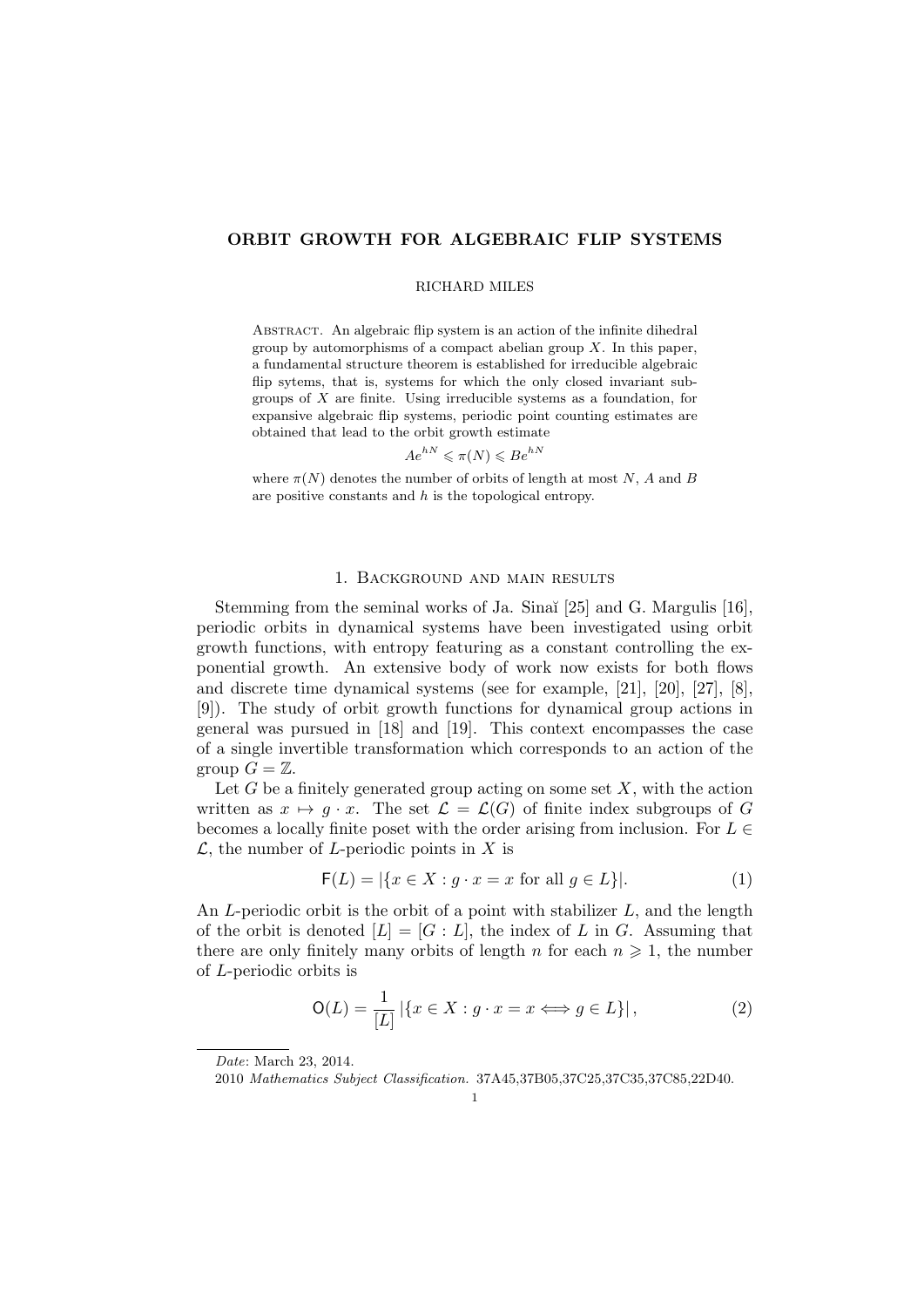and the orbit counting function is defined by

$$
\pi(N) = \sum_{L \in \mathcal{L}: [L] \leq N} \mathsf{O}(L).
$$

It is well known that if  $G = \mathbb{Z}$  acts, in the obvious way, via a hyperbolic automorphism on a torus, then

$$
\pi(N) \sim C \frac{e^{hN}}{N},
$$

where  $C$  is a positive constant and  $h$  is the topological entropy. Less well known is that for actions of  $G = \mathbb{Z}^2$ , some of the most natural analogues of these hyperbolic actions may have orbit asymptotics of differing shapes. In particular, [19] deals with examples where for all sufficiently large  $N$ ,

$$
Ae^{gN} \leqslant \pi(N) \leqslant Be^{gN},
$$

where A and B are positive constants independent of N, and q is the upper growth rate of periodic points (which may or may not be equal to the entropy in this context [15]). We write this more briefly as  $\pi(N) = \Theta(e^{gN})$ . In contrast, [18, Ex. 1] is an example for which there is unlikely to be an estimate for  $\pi(N)$  of a similarly simple form. This dichotomy is made more explicit by using an averaged orbit counting function (the dynamical Mertens' function) in place of  $\pi(N)$  in [19], and is thought to depend on the relationship between entropy and the upper growth rate of periodic points.

The purpose of this article is to investigate orbit growth for another class of dynamical systems that also naturally generalizes the class of discrete time dynamical systems. Actions of the infinite dihedral group

$$
D_{\infty} = \langle a, b : b^2 = 1, ab = ba^{-1} \rangle.
$$
 (3)

correspond to so-called flip systems [13] and arise as a result of time reversals in discrete time dynamical systems and flows (see for example [1], [5], [10], [24]). By an *algebraic flip system*, we mean an action of  $D_{\infty}$  by continuous automorphisms of a compact (metrizable) abelian group  $X$ . For convenience, write the generators of the action as  $\alpha$  and  $\beta$ , where  $\alpha(x) = a \cdot x$  and  $\beta(x) = b \cdot x, x \in X$ , and consider an algebraic flip system as a triple  $(X, \alpha, \beta)$ .

Since  $D_{\infty}$  is one of the simplest non-abelian examples of an infinite polycyclic group [28, Ch. 2], algebraic flip systems represent some of the most fundamental examples to which general treatments such as  $[22, Ch. 1]$  and  $[6]$ apply. Consequently, dynamical properties such as ergodicity and mixing may be interpreted easily using existing algebraic characterizations (see Remarks 2.5). However, questions concerning orbit growth for algebraic flip systems are not answered as readily, and this also motivates this work. The main result of this paper concerning orbit growth is the following.

**Theorem 1.1.** If  $(X, \alpha, \beta)$  is an expansive algebraic flip system, then

$$
\pi(N) = \Theta(e^{hN}),
$$

where h is the topological entropy.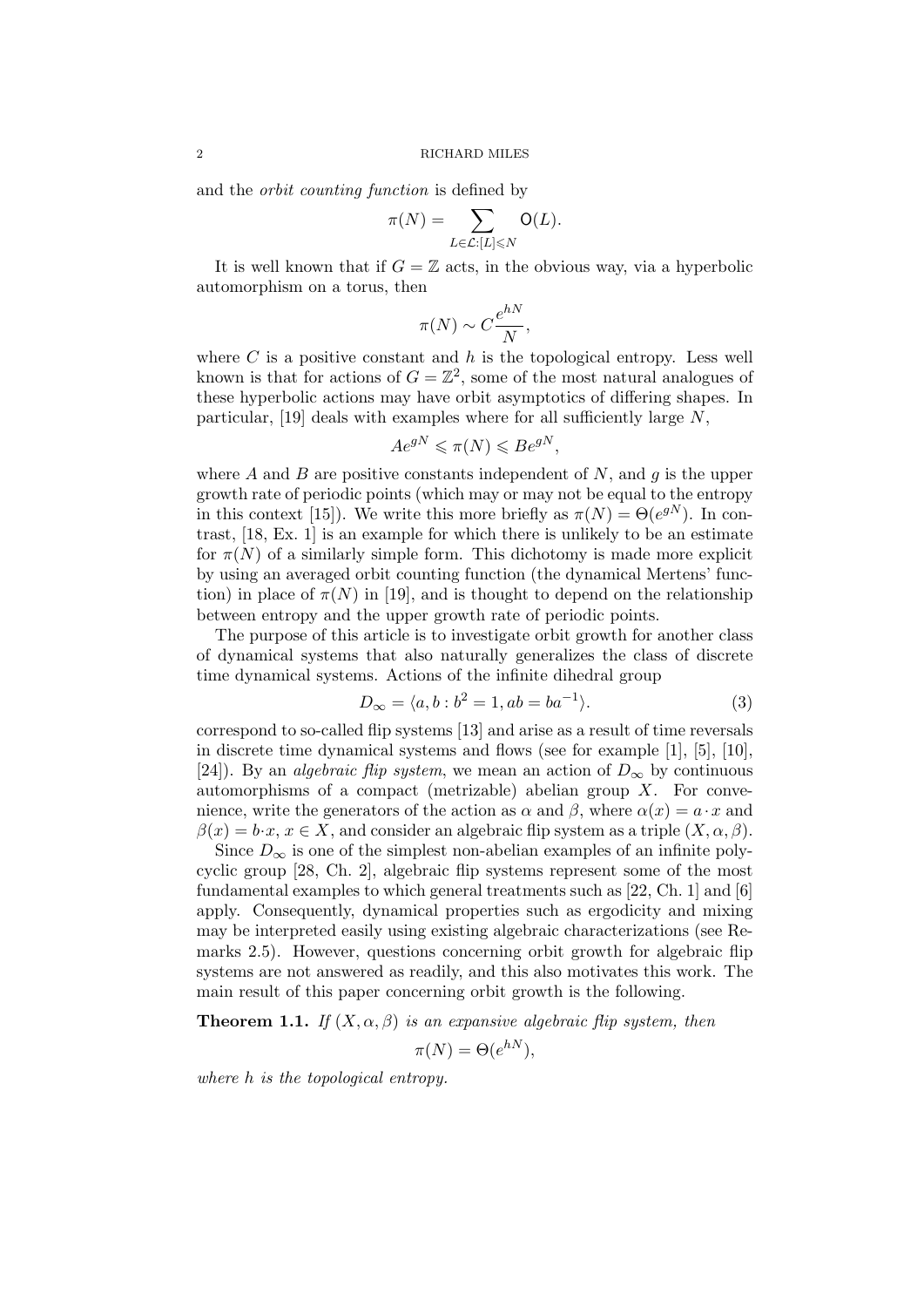As is standard in the study of algebraic dynamical systems [22], the main structural results are developed in terms of the Pontryagin dual objects  $\hat{X}$ ,  $\hat{\alpha}$  and  $\hat{\beta}$ . In general,  $\hat{X}$  is considered as a  $\mathbb{Z}[t^{\pm 1}]$ -module M, where t is an indeterminate, by identifying  $\hat{\alpha}$  with multiplication by t and extending in a natural way to polynomials. It is well known (see for example [23, Th. 2.6) that if X is infinite and  $(X, \alpha)$  is irreducible (that is, the only closed subgroups of  $X$  that are invariant under the action are finite), then  $M$ contains a finite index submodule of the form

$$
R = \mathbb{Z}[t^{\pm 1}]/(f),\tag{4}
$$

where  $f \in \mathbb{Z}[t^{\pm 1}]$  is irreducible. For any  $f \in \mathbb{Z}[t^{\pm 1}]$ , let  $f^*(t) = f(t^{-1})$  and  $R^* = \mathbb{Z}[t^{\pm 1}]/(f^*)$ . This defines an involutive automorphism (more briefly referred to throughout as an involution) of  $\mathbb{Z}[t^{\pm 1}]$  and induces isomorphisms  $R \to R^*$  and  $R^* \to R$ , whose composition is the identity. Fundamental to our analysis are  $\mathbb{Z}[t^{\pm 1}]$ -modules of the form  $R \times R^*$  with an involution  $\widehat{\beta}: R \times R^* \to R \times R^*$  given by

$$
\widehat{\beta}(k,l) = (l^*, k^*),\tag{5}
$$

for all  $(k, l) \in R \times R^*$ . Our structural starting point is the following.

**Theorem 1.2.** Suppose  $X$  is an infinite compact abelian group and the algebraic flip system  $(X, \alpha, \beta)$  is irreducible. Then there exists an irreducible polynomial  $f \in \mathbb{Z}[t^{\pm 1}]$  such that precisely one of the following holds.

- (i)  $M = \hat{X}$  contains a finite index submodule isomorphic to  $R \times R^*$ , where R is given by (4) with  $(f) \neq (f^*)$ , and the restriction of  $\widehat{\beta}$  is given by  $(5)$ .
- (ii)  $M = \hat{X}$  contains a finite index submodule isomorphic to (4) with  $(f) = (f^*), R = R^*$ , and the restriction of  $\hat{\beta}$  is given by either  $k \mapsto k^*$  or  $k \mapsto -k^*, k \in R$ .

When  $(X, \alpha, \beta)$  is expansive and irreducible, in case (i) above, periodic point counting estimates may be obtained quite easily using well known results for a single automorphism. However, in case (ii) these results cannot be used directly; here we observe that  $(f) = (f^*)$  implies  $f = t^m g$  for some  $m \in \mathbb{Z}$  and  $g \in \mathbb{Z}[t^{\pm 1}]$  that is palindromic or antipalindromic. This allows key results from the theory of Toeplitz operators to be used, including Szegö's strong limit theorem, as a tool to obtain the periodic point counting estimate

$$
\mathsf{F}(L) = \Theta(e^{h[L]}),\tag{6}
$$

for subgroups of the form  $L = \langle a^n, b \rangle \in \mathcal{L}$ . Using irreducible systems as a foundation, this estimate is then extended to all expansive systems and finally to all  $L \in \mathcal{L}$ .

In Section 4, the orbit growth estimate  $\pi(N) = \Theta(e^{hN})$  is obtained using (6) and following methods developed in [18]. Also given in Section 4 is an example for which  $\pi(N) \sim \Phi(N)e^{hN}$ , where  $\Phi$  has prime period 2,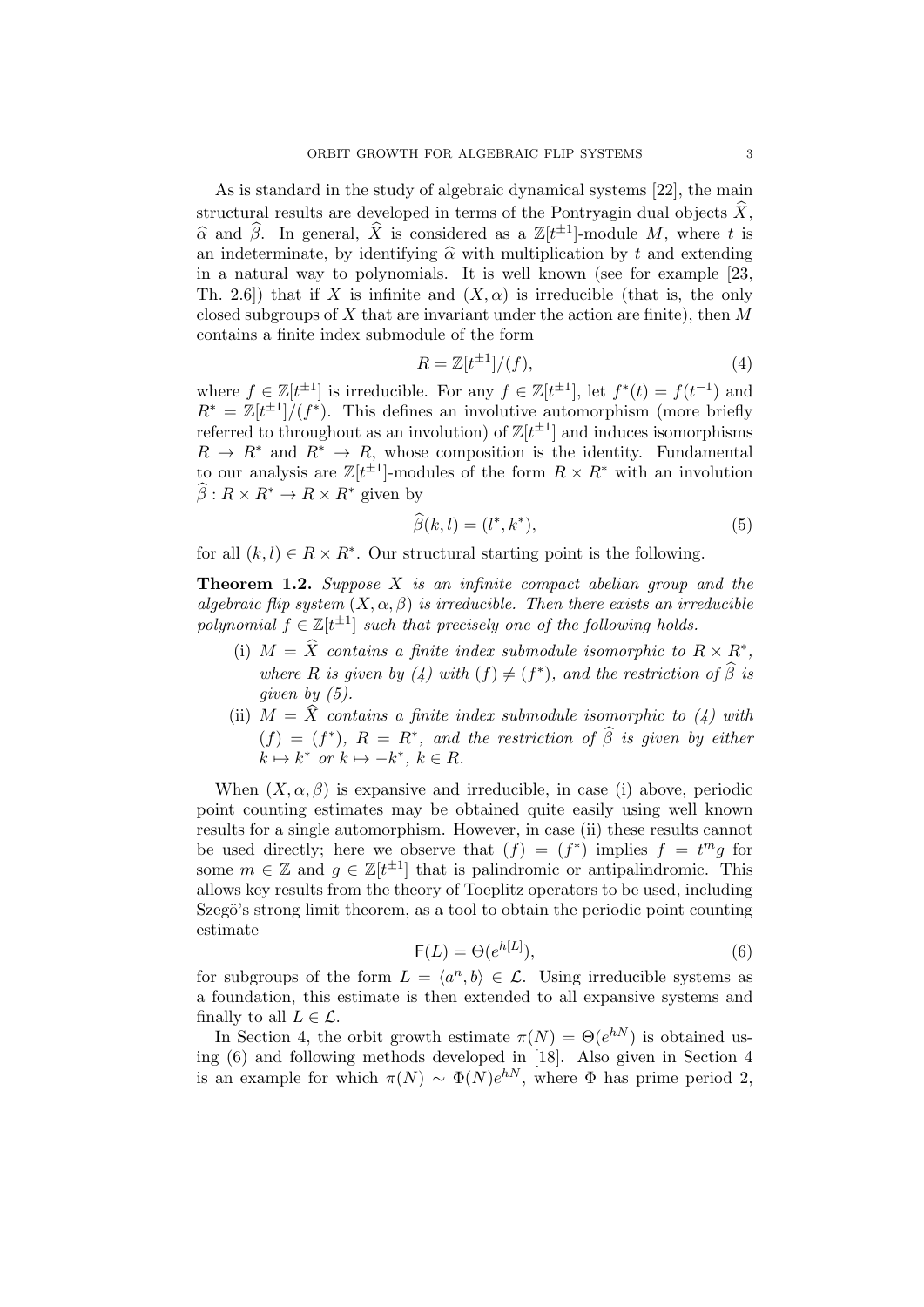showing that an asymptotic of the form  $\pi(N) \sim Ce^{hN}$ , for some constant  $C > 0$ , should not be expected for algebraic flip systems in general.

#### 2. Irreducible algebraic flip systems and examples

Let  $D_{\infty}$  denote the infinite dihedral group, given by (3). Elements of the group ring  $\mathbb{Z}D_{\infty}$  can be written uniquely in the form  $f + gb$ , where  $f, g \in$  $\mathbb{Z}[t^{\pm 1}]$ ,  $b^2 = 1$  and  $tb = bt^{-1}$ . For any  $f \in \mathbb{Z}[t^{\pm 1}]$ , write  $f^*(t) = f(t^{-1})$ , so that  $bf = f^*b$ . If  $D_{\infty}$  acts on a compact abelian group X, write  $\alpha(x) = a \cdot x$ and  $\beta(x) = b \cdot x, x \in X$ , for the generators of the action and  $(X, \alpha, \beta)$  for the associated dynamical system (an *algebraic flip system*). For any such system, there is always a *complementary* algebraic flip system  $(X, \alpha, -\beta)$ , where  $-\beta$  detotes the automorphism given by  $x \mapsto -\beta(x)$ .

The Pontryagin dual group  $M = \widehat{X}$  may be considered as a left module over the group ring  $\mathbb{Z}D_{\infty}$  as follows (standard results from duality theory may be found in [12]). Let  $f = \sum_m c_m(f)t^m$  and  $g = \sum_m c_m(g)t^m \in \mathbb{Z}[t^{\pm 1}],$ where  $c_m(f)$  and  $c_m(g)$  are both zero for all but finitely many  $m \in \mathbb{Z}$ . For any  $x \in M$ , set

$$
(f+gb)x = \sum_{m} c_m(f)\widehat{\alpha}^m(x) + c_m(g)\widehat{\alpha}^m\widehat{\beta}(x).
$$

By considering the subaction generated by  $\alpha$ , one also obtains a Z-action together with a realization of  $M$  as a module over the commutative ring  $\mathbb{Z}\langle a \rangle \cong \mathbb{Z}[t^{\pm 1}]$ . We call this the *canonical dual*  $\mathbb{Z}[t^{\pm 1}]$ -module. From a dual perspective, if M is a countable left  $\mathbb{Z}D_{\infty}$ -module, then an algebraic flip system  $(X_M, \alpha_M, \beta_M)$  is obtained by setting  $X_M = \widehat{M}$  and  $\alpha_M$  and  $\beta_M$  to be the automorphisms dual to multiplication by  $t$  and  $b$  respectively.

The unique factorization domain  $\mathbb{Z}[t^{\pm 1}]$  has a spectrum comprised of principal prime ideals and maximal ideals (necessarily non-principal). Whenever a prime ideal m is maximal,  $\mathbb{Z}[t^{\pm 1}]/m$  is a finite field. For any integral domain of the form  $R = \mathbb{Z}[t^{\pm 1}]/p$ , where p is a prime ideal, denote the field of fractions of R by  $\mathbb{K}(\mathfrak{p})$ . Using standard identifications, the localization  $M_{\mathfrak{p}}$  may be considered as a  $\mathbb{K}(\mathfrak{p})$  vector space and we denote its dimension by  $\dim_{\mathbb{K}(\mathfrak{p})} M_{\mathfrak{p}}$ . Standard machinery from commutative algebra also shows that if M is Noetherian, the set of associated primes  $\text{Ass}(M)$  is comprised entirely of maximal ideals if and only if  $M$  is finite. The reader is referred to [7] for further background on commutative algebra.

*Proof of Theorem 1.2.* Let  $M = \hat{X}$ . Considering M as a  $\mathbb{Z}D_{\infty}$ -module, if L is any non-zero submodule, since  $X_{M/L}$  dualizes to a  $D_{\infty}$ -invariant subgroup of  $X_M$ , irreducibility forces  $[M: L] < \infty$ . Now consider M canonically as a  $\mathbb{Z}[t^{\pm 1}]$ -module. Since M is Noetherian, there exists  $x \in M$  such that  $ann(x) = p \in Ass(M)$ . Let

$$
L = \mathbb{Z}D_{\infty}x = \mathbb{Z}[t^{\pm 1}]x + \mathbb{Z}[t^{\pm 1}]bx.
$$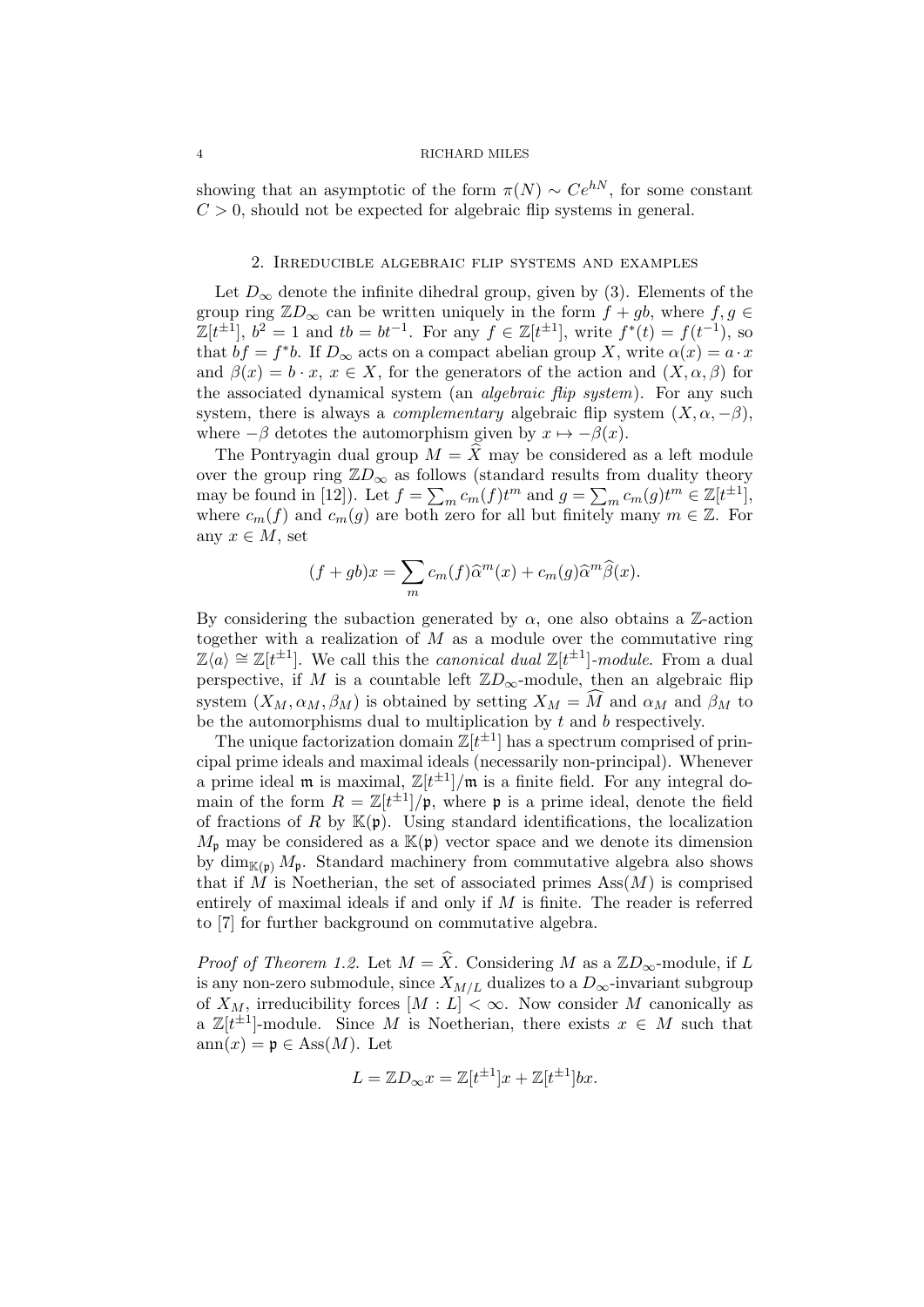If p is non-principal, it is necessarily maximal and  $\mathbb{Z}[t^{\pm 1}]x \cong \mathbb{Z}[t^{\pm 1}]/\mathfrak{p}$  is a finite field. Since  $\mathbb{Z}[t^{\pm 1}]bx \cong \mathbb{Z}[t^{\pm 1}]x$ , L is also finite and this contradicts our assumption that X is infinite, since  $[M : L] < \infty$ . Hence, we may assume that  $\mathfrak{p} = (f)$  is principal, so  $\mathfrak{p}^* = (f^*)$ . Let  $R = \mathbb{Z}[t^{\pm 1}]/\mathfrak{p}$  and  $R^* = \mathbb{Z}[t^{\pm 1}]/\mathfrak{p}^*$ . Note that since  $\mathbb{Z}[t^{\pm 1}]bx \cong \mathbb{Z}[t^{\pm 1}]x$ ,  $\text{ann}(bx) = \mathfrak{p}^*$ . If  $rx = sbx$  and either  $r \in \mathfrak{p}$  or  $s \in \mathfrak{p}^*$ , then  $r \in \mathfrak{p}$  and  $s \in \mathfrak{p}^*$ . There are now two cases to consider, corresponding to the two cases of the theorem.

Case (i). If  $rx \neq sbx$  for all  $r \in \mathbb{Z}[t^{\pm 1}] \setminus \mathfrak{p}$  and all  $s \in \mathbb{Z}[t^{\pm 1}] \setminus \mathfrak{p}^*$ , then

$$
\mathbb{Z}[t^{\pm 1}]x \cap \mathbb{Z}[t^{\pm 1}]bx = \{0\},\
$$

and so  $L \cong R \times R^*$  and the restriction of  $\widehat{\beta}$  is given by (5). To conclude this case, suppose for a contradiction that  $\mathfrak{p} = \mathfrak{p}^*$ . Then  $K = \mathbb{Z}[t^{\pm 1}](b+1)x \subset L$ , is a  $\mathbb{Z}D_{\infty}$ -module with annihilator  $\mathfrak{p}$  as a  $\mathbb{Z}[t^{\pm 1}]$ -module. However,

$$
\dim_{\mathbb{K}(\mathfrak{p})} K_{\mathfrak{p}} = 1 \text{ and } \dim_{\mathbb{K}(\mathfrak{p})} L_{\mathfrak{p}} = 2.
$$

In particular,  $L/K$  is infinite, which contradicts the irreducibility assumption. Note that this also means  $f \neq 0$  in case (i).

Case (ii). Now suppose there exist  $r \in \mathbb{Z}[t^{\pm 1}] \setminus \mathfrak{p}$  and  $s \in \mathbb{Z}[t^{\pm 1}] \setminus \mathfrak{p}^*$  such that  $rx = sbx$ . If  $f = 0$ , then  $L' = 2ss^*L$  is a non-trivial submodule of  $\mathbb{Z}[t^{\pm 1}]x \cong \mathbb{Z}[t^{\pm 1}]$  for which  $bL' = L'$ , yet L' has infinite index in  $\mathbb{Z}[t^{\pm 1}]x$ , so this contradicts irreduciblity. Therefore,  $f \neq 0$ . Furthermore, since  $fx = 0$ ,

$$
0 = sbf x = sf^*bx = f^*sbx = f^*rx,
$$

giving  $f^*r \in \mathfrak{p}$ , which implies  $f^* \in \mathfrak{p}$ , as  $r \notin \mathfrak{p}$ . As both f and  $f^*$  are irreducible, this forces  $f = uf^*$  for some unit  $u \in \mathbb{Z}[t^{\pm 1}]$ . Hence,  $\mathfrak{p}^* = \mathfrak{p}$ , and  $ann(x) = ann(bx) = p = (f)$ . Since  $sL \subset \mathbb{Z}[t^{\pm 1}]x$ , all associated primes of  $L/\mathbb{Z}[t^{\pm 1}]x$  contain  $\mathfrak{p} + (s) \supsetneq \mathfrak{p}$  and are therefore non-principal. Consequently,  $[L : \mathbb{Z}[t^{\pm 1}]x] < \infty$ .

Suppose that  $gx = gbx$  for some  $g \in \mathbb{Z}[t^{\pm 1}] \setminus \mathfrak{p}$ . Then  $g^* \notin \mathfrak{p}$ , as  $\mathfrak{p}^* = \mathfrak{p}$ . Let  $y = gg^*x$ , so that  $L' = \mathbb{Z}[t^{\pm 1}]y$  is a non-trivial submodule of  $\mathbb{Z}[t^{\pm 1}]x$ with  $bL' = L'$ ,  $[\mathbb{Z}[t^{\pm 1}]x : L'] < \infty$ ,  $\text{ann}(y) = \mathfrak{p}$  and  $L' \cong R$ . Furthermore, for any  $h \in \mathbb{Z}[t^{\pm 1}],$ 

$$
\widehat{\beta}(hy) = bhy = h^*g^*gbx = h^*g^*gx = h^*y.
$$

Therefore, the restriction of  $\widehat{\beta}$  to L' identifies with the map  $k \mapsto k^*, k \in R$ , and  $[M:L'] < \infty$ .

The remaining possibility is that  $gx \neq gbx$  for all  $g \in \mathbb{Z}[t^{\pm 1}] \setminus \mathfrak{p}$ . Then  $y = (b-1)x \neq 0$  and  $gy \neq 0$  for all  $g \in \mathbb{Z}[t^{\pm 1}] \setminus \mathfrak{p}$ , so ann $(y) = \mathfrak{p}$ . Let  $L' = \mathbb{Z}[t^{\pm 1}]y$ , so  $bL' = L'$ ,  $[\mathbb{Z}[t^{\pm 1}]x : L'] < \infty$  and  $L' \cong R$ . Furthermore, for any  $h \in \mathbb{Z}[t^{\pm 1}],$ 

$$
\widehat{\beta}(hy) = bhy = h^*by = h^*b(b-1)x = -h^*(b-1)x = -h^*y,
$$

and so the restriction of  $\widehat{\beta}$  to L' identifies with the map  $k \mapsto -k^*$ ,  $k \in R$ , and  $[M:L]$  $\vert < \infty$ .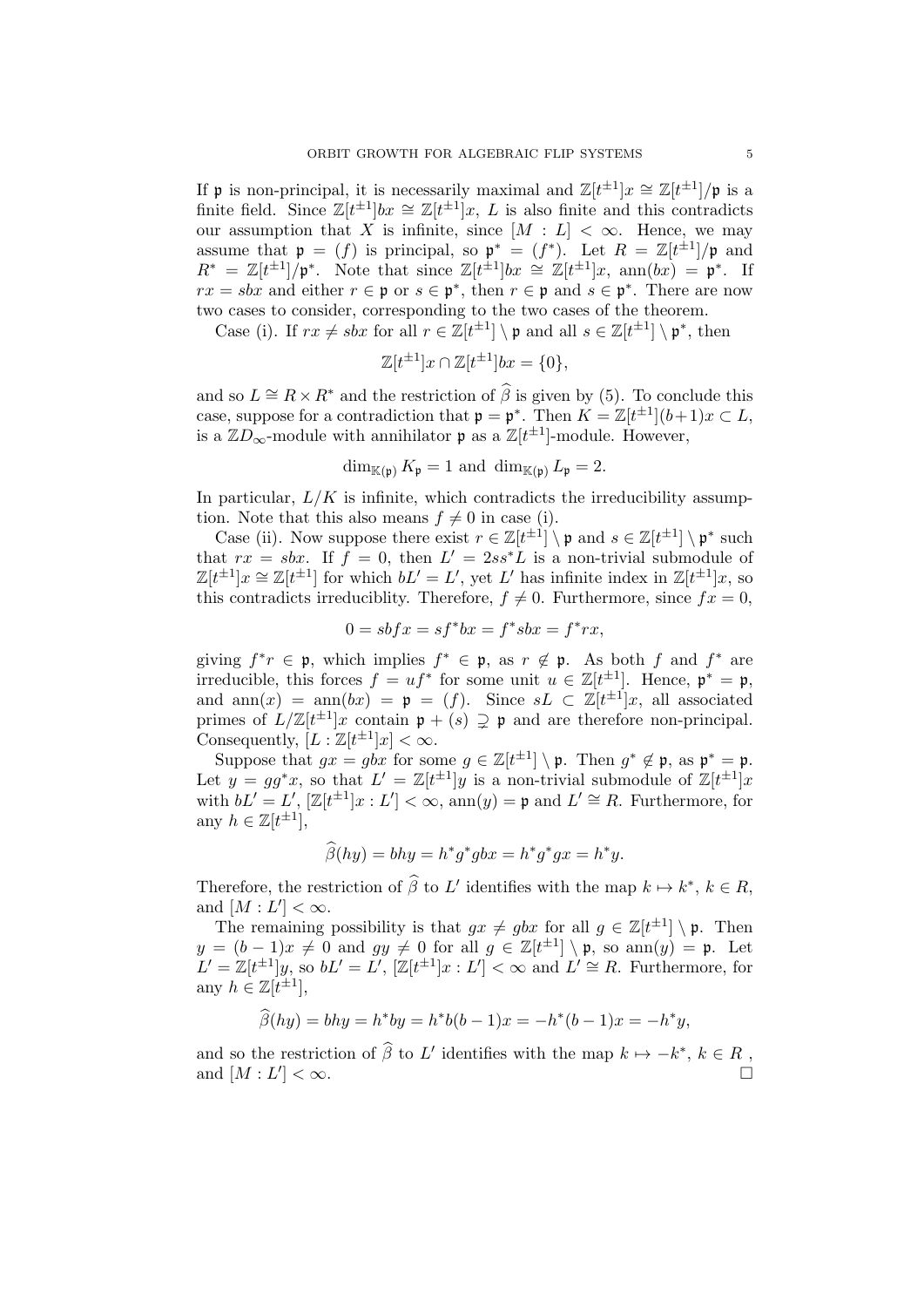**Remark 2.1.** If M is a  $\mathbb{Z}D_{\infty}$ -module for which there exists a principal  $\mathbb{Z}[t^{\pm 1}]$ -associated prime  $\mathfrak{p} \neq 0$ , then there is a  $\mathbb{Z}D_{\infty}$ -module  $L \subset M$  that corresponds to an irreducible algebraic flip system. To see this, first select  $x \in M$  such that  $ann(x) = \mathfrak{p}$  (so  $ann(bx) = \mathfrak{p}^*$ ).

If  $\mathbb{Z}[t^{\pm 1}]x \cap \mathbb{Z}[t^{\pm 1}]$ *bx* = {0} and  $\mathfrak{p}^* \neq \mathfrak{p}$ , then  $L = \mathbb{Z}D_{\infty}x \cong R \times R^*$ , where  $R = \mathbb{Z}[t^{\pm 1}]/\mathfrak{p}$ . Identifying L with  $R \times R^*$ , since  $b(k,l) = (l^*,k^*)$ ,  $(k, l) \in L$ , it follows that any non-trivial  $\mathbb{Z}D_{\infty}$ -submodule  $K \subset L$  contains an element  $(k, l)$ , where both k and l are non-zero, and ann $((k, l)) = \mathfrak{pp}^*$ . Therefore,  $\mathfrak{p}, \mathfrak{p}^* \in \text{Ass}(K)$ , and since both

 $\dim_{\mathbb{K}(\mathfrak{p})} K_{\mathfrak{p}} = \dim_{\mathbb{K}(\mathfrak{p})} L_{\mathfrak{p}} = 1$  and  $\dim_{\mathbb{K}(\mathfrak{p}^*)} K_{\mathfrak{p}^*} = \dim_{\mathbb{K}(\mathfrak{p}^*)} L_{\mathfrak{p}^*} = 1$ ,

all associated primes of  $L/K$  must be non-principal, and hence  $L/K$  is finite.

If  $\mathbb{Z}[t^{\pm 1}]x \cap \mathbb{Z}[t^{\pm 1}]bx = \{0\}$  and  $\mathfrak{p}^* = \mathfrak{p}$ , we replace x by  $y = (b+1)x \neq 0$ , noting that  $\text{ann}(y) = \mathfrak{p}$  and  $by = y$ . Then,  $L = \mathbb{Z}D_{\infty}y = \mathbb{Z}[t^{\pm 1}]y \cong \mathbb{Z}[t^{\pm 1}]/\mathfrak{p},$ and L is irreducible.

If  $\mathbb{Z}[t^{\pm 1}]x \cap \mathbb{Z}[t^{\pm 1}]$  bx  $\neq \{0\}$ , then we proceed exactly as in the proof of Theorem 1.2(ii) to find that  $\mathfrak{p}^* = \mathfrak{p}$ , and that there exists  $y \in \mathbb{Z}D_{\infty}x$  such that  $\text{ann}(y) = \mathfrak{p}$  and  $by = \pm y$ . Then,  $L = \mathbb{Z}D_{\infty}y = \mathbb{Z}[t^{\pm 1}]y \cong \mathbb{Z}[t^{\pm 1}]/\mathfrak{p}$ , and once again  $L$  is irreducible.

Before considering periodic points and orbit growth in general, some familiar examples are considered.

**Example 2.2** (An irreducible flip system on  $\mathbb{T}^2$ ). Consider the automorphisms of  $\mathbb{T}^2$  given by the matrices

$$
A = \begin{pmatrix} -2 & 3\\ 1 & -2 \end{pmatrix} \text{ and } B = \begin{pmatrix} 7 & -12\\ 4 & -7 \end{pmatrix}
$$

Then,  $B^2 = \text{Id}$ ,  $AB = BA^{-1}$  and so  $(\mathbb{T}^2, A, B)$  is an algebraic flip system. Following a standard approach using  $\mathbb{Z}[t^{\pm 1}]$ -modules,  $\hat{X} \cong \mathbb{Z}[t^{\pm 1}]/\mathfrak{p}$ , where  $\mathfrak{p} = (1 + 4t + t^2)$ . Under the identification of this module with the integral  $\mathfrak{p} = (1 + 4t + t^{-})$ . Onder the identification of this module with the integral<br>domain  $\mathbb{Z}[\sqrt{3}]$ , via the map  $f(t) + \mathfrak{p} \mapsto f(-2 + \sqrt{3})$ , the map  $\hat{\alpha}$  dual to<br>multiplication by A corresponds to multiplication by  $2 +$ domain  $\mathbb{Z}[V_3]$ , via the map  $f(t) + \mathfrak{p} \mapsto f(-2 + \sqrt{3})$ , the map α dual to multiplication by A corresponds to multiplication by  $-2 + \sqrt{3}$ . However, under this identification, the automorphism  $\beta$  dual to multiplication by B is not the involution of  $\mathbb{Z}[\sqrt{3}]$  induced by  $f(t) \mapsto f(t^{-1})$  on  $\mathbb{Z}[t^{\pm 1}]$ , which is in fact the restriction of the non-trivial element  $\tau \in \text{Gal}(\mathbb{Q}(\sqrt{3})|\mathbb{Q})$  to  $\mathbb{Z}[\sqrt{3}]$ . Instead, the map dual to multiplication by B identifies with  $\hat{\beta} : \mathbb{Z}[\sqrt{3}] \rightarrow$ Example 2. This can be made to multiplication by B fuentiles with  $p : \mathbb{Z}[\sqrt{3}]$ , given by  $\widehat{\beta}(k) = (7 + 4\sqrt{3})\tau(k)$ . Furthermore, for any  $k \in \mathbb{Z}[\sqrt{3}]$ ,

$$
\widehat{\alpha}\widehat{\beta}(k) = (-2 + \sqrt{3})(7 + 4\sqrt{3})\tau(k) = (7 + 4\sqrt{3})\tau((-2 - \sqrt{3})k) = \widehat{\beta}\widehat{\alpha}^{-1}(k).
$$

To complement our later estimates for periodic point counts that are developed in terms of the more general perspective of Theorem 1.2, it is helpful to consider  $Fix(A^n, B)$  using the explicit description available in this example. Let  $\lambda = -2 - \sqrt{3}$  and  $\delta = -2 + \sqrt{3}$ . The group of points fixed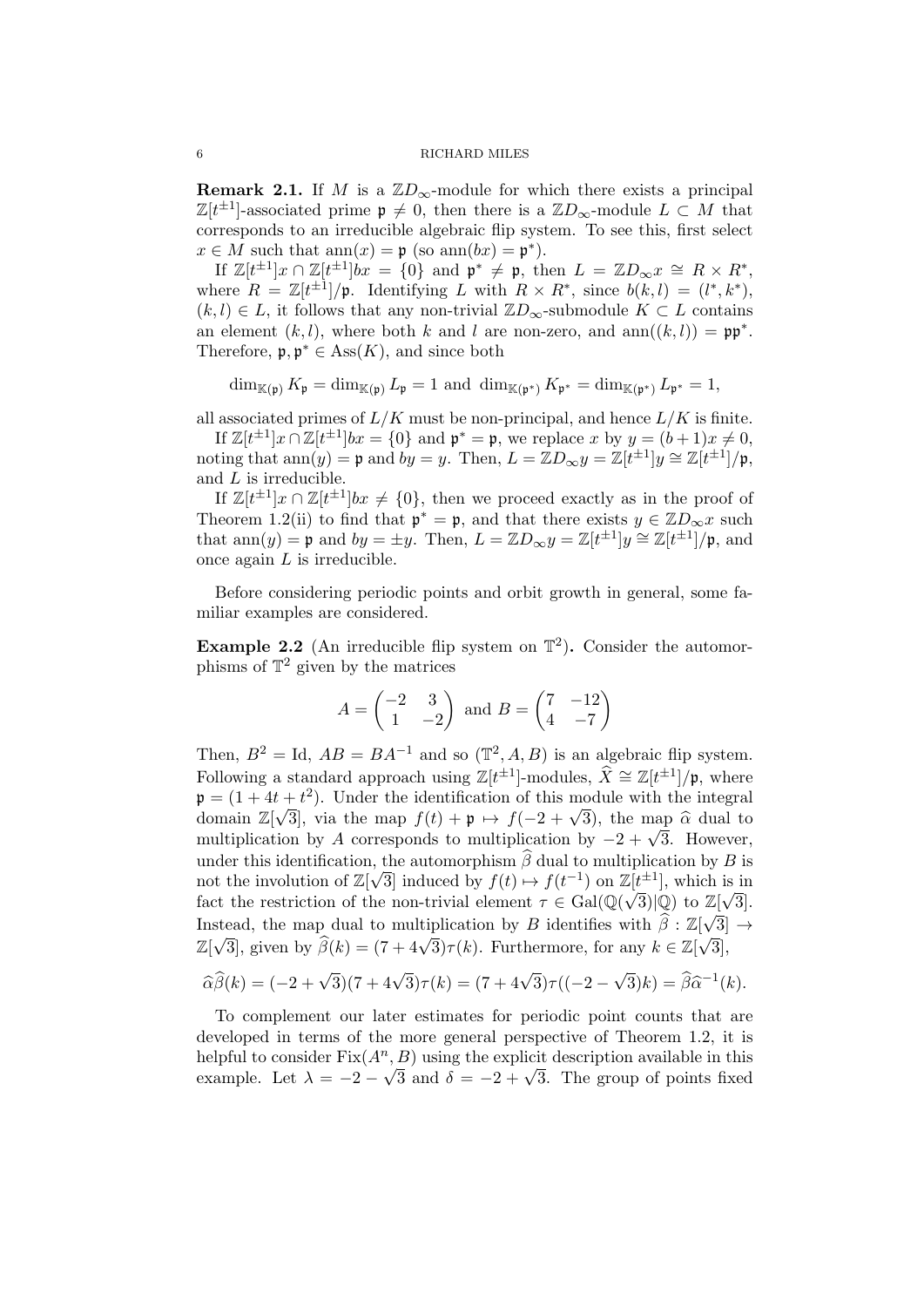by  $A^n$  is the kernel of

$$
A^{n} - \mathrm{Id} = \frac{1}{2} \begin{pmatrix} \delta^{n} + \lambda^{n} - 2 & \sqrt{3}(\delta^{n} - \lambda^{n}) \\ \frac{\sqrt{3}}{3}(\delta^{n} - \lambda^{n}) & \delta^{n} + \lambda^{n} - 2 \end{pmatrix}
$$

and any point of the form  $x(y) = (2y, y) \in \mathbb{T}^2$  is fixed by B. Note, for all  $n \in \mathbb{N}$ , both  $\frac{1}{2}(\delta^n + \lambda^n)$  and  $\frac{\sqrt{3}}{6}$  $\frac{\sqrt{3}}{6}(\delta^n - \lambda^n)$  are integers. Let  $p(n) = (n + \chi(n))/2$ and  $q(n) = (n - \chi(n))/2$ , where  $\chi$  is the non-trivial Dirichlet character modulo 2. Then we have the following integer factor pairs:

$$
\frac{\sqrt{3}}{6}(\delta^{n} - \lambda^{n}) = \begin{cases} \frac{\sqrt{3}}{6}(\delta^{p(n)} - \lambda^{q(n)}) \cdot (\delta^{q(n)} + \lambda^{p(n)}) & n \text{ even} \\ \frac{3+\sqrt{3}}{6}(\delta^{p(n)} - \lambda^{q(n)}) \cdot \frac{-1+\sqrt{3}}{2}(\delta^{q(n)} + \lambda^{p(n)}) & n \text{ odd} \end{cases}
$$

$$
\frac{1}{2}(\delta^n + \lambda^n - 2) = \begin{cases} \frac{\sqrt{3}}{6} (\delta^{p(n)} - \lambda^{q(n)}) \cdot \sqrt{3} (\delta^{q(n)} - \lambda^{p(n)}) & n \text{ even} \\ \frac{3 + \sqrt{3}}{6} (\delta^{p(n)} - \lambda^{q(n)}) \cdot \frac{3 - \sqrt{3}}{2} (\delta^{q(n)} - \lambda^{p(n)}) & n \text{ odd} \end{cases}
$$

In particular,  $\frac{1}{2}(\delta^n + \lambda^n - 2)$  and  $\frac{\sqrt{3}}{6}$  $\frac{\sqrt{3}}{6}(\delta^n - \lambda^n)$  share the integer factor

$$
k(n) = \left(\frac{\chi(n)}{2} + \frac{\sqrt{3}}{6}\right) (\delta^{p(n)} - \lambda^{q(n)}).
$$

Therefore, for any  $j \in \mathbb{Z}$ , if  $y = j/k(n)$ , then  $(A<sup>n</sup> - Id)x(y) = 0$ . Consequently, for  $j = 1, ..., k(n)$ , we obtain distinct points in  $Fix(A^n, B)$ . Hence, there exists  $C > 0$  such that, for sufficiently large  $n, |\text{Fix}(A^n, B)| \geqslant C |\lambda|^{n/2}$ . Since a similar estimate holds for  $|Fix(A^n, -B)|$  and since

$$
|\operatorname{Fix}(A^n)| = \Theta(|\lambda|^n),
$$

using the product estimate (see Proposition 3.3),

$$
|\operatorname{Fix}(A^n, B)||\operatorname{Fix}(A^n, -B)| = \Theta(|\operatorname{Fix}(A^n)|),
$$

it follows that

$$
|\operatorname{Fix}(A^n, B)| = \Theta(|\lambda|^{n/2}).
$$

To describe this example as in Theorem 1.2(ii), consider the finite index submodule  $L \subset \mathbb{Z}[\sqrt{3}]$  generated by  $(\widehat{\beta} - 1)(1) = 6 + 4\sqrt{3}$ , and notice that for all  $k \in \mathbb{Z}[\sqrt{3}],$ 

$$
\widehat{\beta}(k(6+4\sqrt{3})) = k^*(-6-4\sqrt{3}) = -k^*(6+4\sqrt{3}),
$$

where  $k^* = \tau(k)$ . Therefore, in concordance with the statement of the theorem, the module L is  $\hat{\beta}$ -invariant and the  $\mathbb{Z}[t^{\pm 1}]$ -module isomorphism theorem, the module E is  $\beta$ -invariant and the  $\mathbb{Z}[t]$ -inducted isomorphism<br>  $L \to \mathbb{Z}[\sqrt{3}]$  given by  $k(6+4\sqrt{3}) \mapsto k$  conjugates the restriction of  $\widehat{\beta}$  to L with the map  $k \mapsto -k^*$ . Dually, there is a finite to one projection of  $(\mathbb{T}^2, A, B)$ induced by the inclusion  $L \hookrightarrow \mathbb{Z}[\sqrt{3}]$  that conjugates multiplication by B with multiplication by the matrix  $\begin{pmatrix} -1 & 0 \\ 0 & 1 \end{pmatrix}$ .

Example 2.3 (The doubling map). The invertible extension of the circle doubling map is given by  $\alpha_X(x) = 2x$  on the one-dimensional solenoid X dual to the integral domain  $\mathbb{Z}[\frac{1}{2}]$  $\frac{1}{2}$ ]. The only involutive automorphisms of  $\mathbb{Z}[\frac{1}{2}]$  $\frac{1}{2}$ ] correspond to multiplication by 1 or  $-1$ , so there is no possible algebraic flip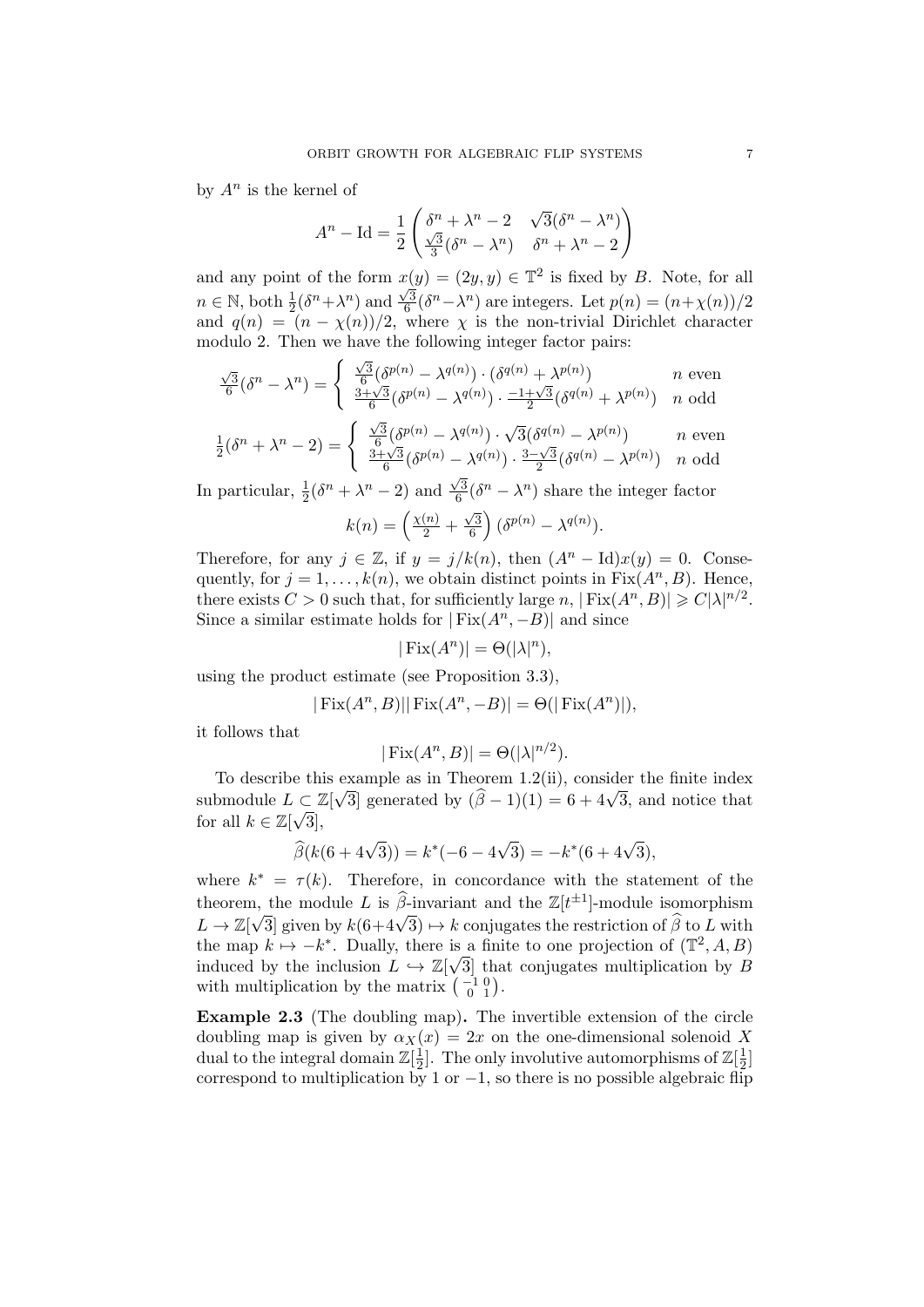system  $(X, \alpha_X, \beta)$ , as the only candidates for  $\beta$  do not satisfy  $\alpha_X \beta = \beta \alpha_X^{-1}$ . If  $(Y, \alpha_Y, \beta)$  is an irreducible algebraic flip system and there is a continuous surjective homomorphism  $\phi: Y \to X$  with  $\phi \alpha_Y = \alpha_X \phi$ , then Y must have topological dimension at least 2. The most natural example is with  $Y = X^2$ ,  $\alpha_Y(x,y) = (\alpha_X(x), \alpha_X^{-1}(y))$  and  $\beta(x,y) = (\alpha_X^{-1}(y), \alpha_X(x))$ . Then,

$$
\alpha_Y \beta(x, y) = (y, x) = \beta \alpha_Y^{-1}(x, y).
$$

Examples of algebraic flip systems on zero-dimensional groups are closely related to Bernoulli shifts and their time reversals.

**Example 2.4** (A Bernoulli shift with a time reversal). Suppose that  $H$  is a cyclic group with  $|H| \geq 2$ . Let  $X = H^{\mathbb{Z}}$  and define the full shift  $\alpha$  and the flip  $\beta$  on X by

$$
\alpha(x)_j = x_{j+1} \text{ and } \beta(x)_j = x_{-j},
$$

where  $x = (x_i) \in X$ . Then  $(X, \alpha, \beta)$  is an algebraic flip system. Although the topological entropy of  $(X, \alpha)$  is log |H|, the entropy of  $(X, \alpha, \beta)$  is  $h =$ 1  $\frac{1}{2}$  log |H|. A straightforward calculation using *n*-periodic blocks for  $\alpha$  gives

$$
|\text{Fix}(\alpha^n, \beta)| = |H|^{(n+2-\chi(n))/2},
$$

where  $\chi$  is the non-trivial Dirichlet character modulo 2. If  $|H| \neq 2$ , another simple calculation gives

$$
|\operatorname{Fix}(\alpha^n, -\beta)| = C^{2-\chi(n)} |H|^{(n-2+\chi(n))/2},
$$

where  $C = |\ker(h \mapsto 2h)|, h \in H$ . Hence,

$$
|\operatorname{Fix}(\alpha^n, \beta)| = \Theta(e^{hn}) \text{ and } |\operatorname{Fix}(\alpha^n, -\beta)| = \Theta(e^{hn}).
$$

**Remarks 2.5.** Theorem 1.2 shows that if A is an  $n \times n$  integer matrix with  $|\det(A)| = 1$  that has an irreducible characteristic polynomial f and  $(\mathbb{T}^n, A)$  is the corresponding algebraic dynamical system, then there exists an irreducible algebraic flip system  $(\mathbb{T}^n, A, B)$  only if f is palindromic or antipalindromic, as is the case in Example 2.2.

The construction in Example 2.3 may be used to produce an algebraic flip system from any algebraic dynamical system  $(X, \alpha)$ . However, this flip system may or may not be irreducible, even if  $(X, \alpha)$  is irreducible. In terms of (4), Theorem 1.2 shows that this construction produces an irreducible flip system if and only if f is irreducible and  $(f) \neq (f^*)$ . If f is non-constant, the latter condition is the same as saying there exists  $\xi \in \mathbb{C}$  with  $f(\xi) = 0$ and  $f(\xi^{-1}) \neq 0$ .

Example 2.3 also subtly raises the issue of ergodicity. An algebraic flip system  $(X, \alpha, \beta)$  is ergodic if and only if  $(X, \alpha)$  is ergodic. This follows immediately from [22, Rmk. 1.7(3)] and the fact any finite index subgroup of  $D_{\infty}$ contains  $\langle a^n \rangle$  for some  $n \in \mathbb{N}$ . In terms of dual modules, [22, Rmk. 1.7(3)] also shows that  $(X, \alpha, \beta)$  is ergodic if and only if multiplication by  $t^n - 1$  is injective on  $M = \hat{X}$  for all  $n \in \mathbb{Z} \setminus \{0\}$ . Ergodicity therefore dictates that  $\beta$ cannot commute with  $\alpha$  (since if  $\alpha$  and  $\beta$  commute,  $\alpha$  is also an involution, whereby  $(t^2 - 1)M = \{0\}$ . It is also worth noting that since a subgroup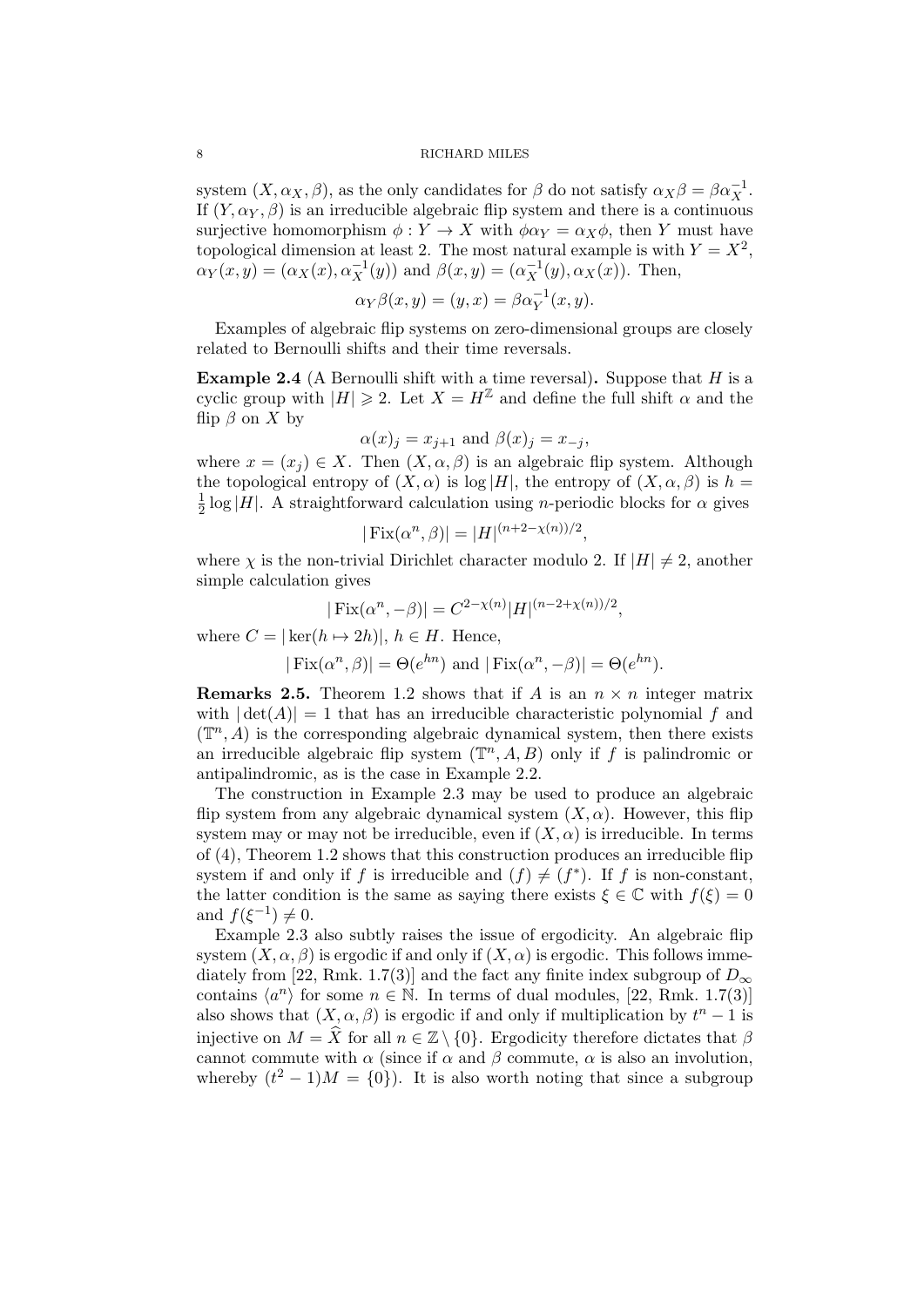of  $D_{\infty}$  is infinite if and only if it has finite index in  $D_{\infty}$ , [22, Th. 1.6] shows that ergodicity and strong mixing are equivalent conditions for algebraic flip systems.

Theorem 1.2 facilitates a convenient description of irreducible algebraic flip systems. Let  $L$  denote the finite index submodule of  $M$  identified in the theorem, so that there is a finite to one projection  $\pi : X_M \to X_L$  dual to the inclusion of L into M, and  $\pi \alpha_M = \alpha_L \pi$  and  $\pi \beta_M = \beta_L \pi$ . As in [22, Ex. 5.2, the dual of  $R = \mathbb{Z}[t^{\pm 1}]/(f)$  may be identified with the shift invariant subgroup of  $\mathbb{T}^{\mathbb{Z}}$  given by

$$
X_f = \{(x_m) \in \mathbb{T}^{\mathbb{Z}} : T_f x = 0\},\
$$

where, for  $f = \sum_m c_m t^m \in \mathbb{Z}[t^{\pm 1}], T_f : \mathbb{T}^{\mathbb{Z}} \to \mathbb{T}^{\mathbb{Z}}$  is defined by

$$
(T_f x)_j = \sum_m c_m x_{m+j}, \ j \in \mathbb{Z}.
$$

Let  $x = (x_j) \in \mathbb{T}^{\mathbb{Z}}$ . Multiplication by the image of t in  $\mathbb{Z}[t^{\pm 1}]/(f)$  dualizes to the restriction of the shift  $\sigma : \mathbb{T}^{\mathbb{Z}} \to \mathbb{T}^{\mathbb{Z}}$ , given by

$$
\sigma(x)_j = x_{j+1},
$$

to  $X_f$ . The automorphism dual to  $g \mapsto g^*, g \in \mathbb{Z}[t^{\pm 1}]$ , is the flip, and is also denoted using the ∗-notation,

$$
(x^*)_j = x_{-j}.
$$

Clearly,  $(-x^*)_j = -x_{-j}$ . Whenever  $(f) = (f^*)$ ,  $X_f$  is invariant under both  $*$ and −∗. Where no confusion will arise, the restrictions of the shift and the flip to  $X_f$  will also be denoted by  $\sigma$  and  $*$  respectively. Hence, we now have a description of  $(X_L, \alpha_L, \beta_L)$  in case (ii) of Theorem 1.2.

In case (i) of Theorem 1.2,  $L \cong R \times R^*$ , and the projected automorphism  $\alpha_L$  on  $X_L \cong X_f \times X_{f^*}$  is given by

$$
\alpha_L(x, y) = (\sigma(x), \sigma(y)),\tag{7}
$$

and the projected automorphism  $\beta_L$  dual to (5) is given by

$$
\beta_L(x, y) = (y^*, x^*). \tag{8}
$$

#### 3. Periodic points

Let  $X$  be a compact abelian group and denote the continuous automorphisms of X by Aut(X). Throughout this section, assume that  $n \in \mathbb{Z}$  is non-zero. For any  $\Lambda \subset \mathrm{Aut}(X)$ , let

$$
Fix(\Lambda) = \{ x \in X : \lambda(x) = x \text{ for all } \lambda \in \Lambda \},
$$

and note that

$$
\operatorname{Fix}(\Lambda)=\bigcap_{\lambda\in\Lambda}\operatorname{ker}(\lambda-1).
$$

For any  $\alpha \in Aut(X)$ ,

$$
Fix(\alpha^n) = Fix(\alpha^{-n}),
$$

so if  $\beta \in \text{Aut}(X)$  satisfies  $\alpha \beta = \beta \alpha^{-1}$ , then  $\text{Fix}(\alpha^n)$  is  $\beta$ -invariant.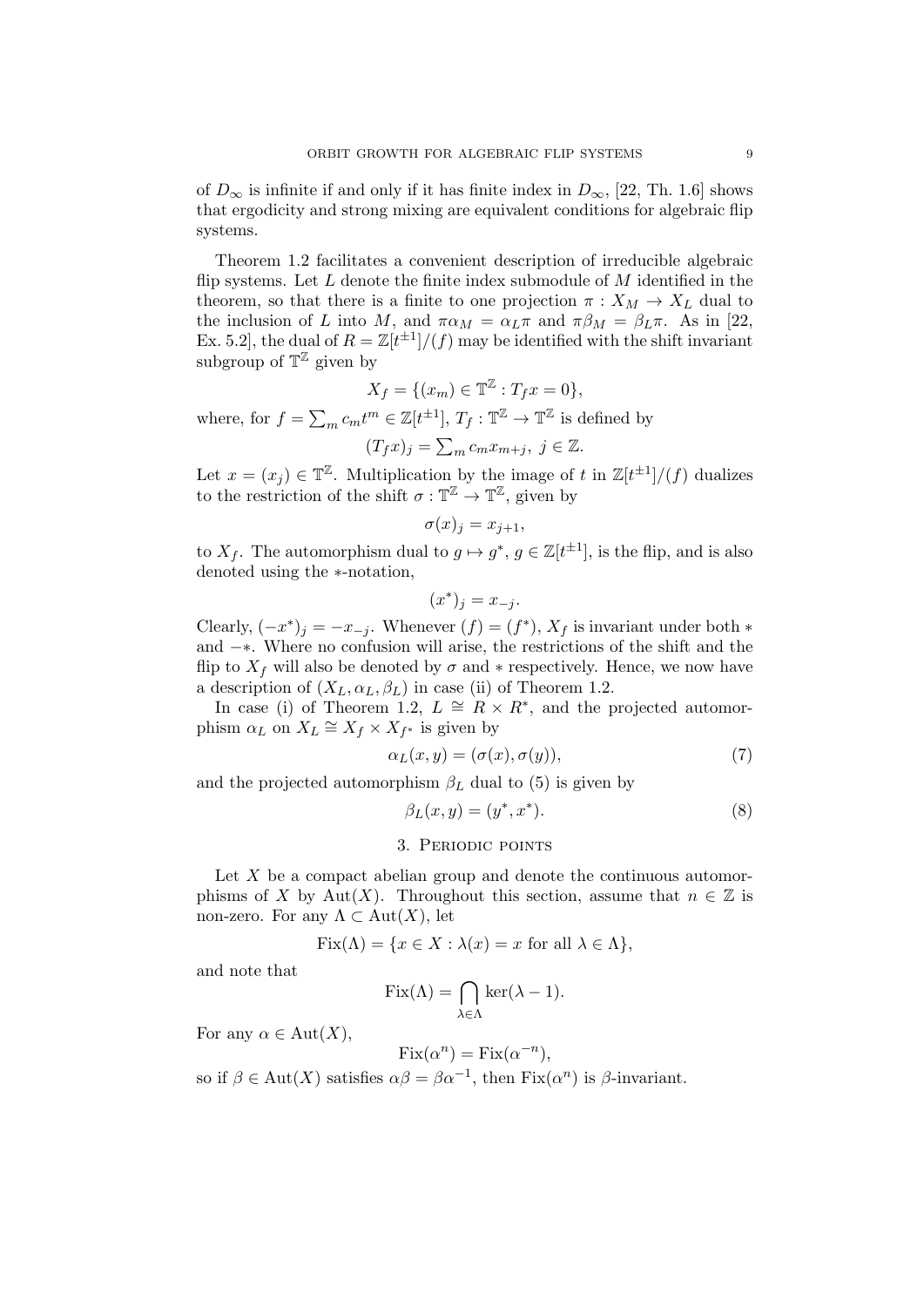It is also useful to observe that for any involution  $\beta \in Aut(X)$ ,

 $(\beta + 1)(\beta - 1) = 0.$ 

Therefore, since  $\ker(\beta - 1) = \text{Fix}(\beta)$  and  $\ker(\beta + 1) = \text{Fix}(-\beta)$ ,

 $(\beta + 1)X \subset \text{Fix}(\beta)$  and  $(\beta - 1)X \subset \text{Fix}(-\beta)$ . (9)

We now introduce several useful preliminary results which pertain to algebraic flip systems quite generally.

**Lemma 3.1.** Let  $(X, \alpha, \gamma)$  be an algebraic flip system such that  $Fix(\alpha^n)$  is finite for all  $n \neq 0$ . If  $\delta, \phi \in Aut(X)$  are such that  $\delta^2 = 1$ ,  $\alpha \phi = \phi \alpha$  and  $\gamma = \phi \delta$  then, provided Fix( $-\phi$ ) is finite,

$$
|\operatorname{Fix}(\alpha^n, \gamma)| = \Theta(|\operatorname{Fix}(\alpha^n, \delta)|)
$$

*Proof.* Firstly, if  $x \in Fix(\delta)$ , then

$$
(\phi + 1)(x) = \phi \delta(x) + x = (\gamma + 1)(x).
$$

Therefore, since  $(\phi + 1) \operatorname{Fix}(\alpha^n) \subset \operatorname{Fix}(\alpha^n)$ ,

$$
(\phi + 1) \operatorname{Fix}(\alpha^n, \delta) = (\gamma + 1) \operatorname{Fix}(\alpha^n, \delta) \subset \operatorname{Fix}(\alpha^n, \gamma),
$$

by  $(9)$ . Hence,

$$
\frac{|\operatorname{Fix}(\alpha^n, \delta)|}{|\operatorname{Fix}(-\phi)|} = \frac{|\operatorname{Fix}(\alpha^n, \delta)|}{|\operatorname{ker}(\phi + 1)|} \leqslant |(\phi + 1)\operatorname{Fix}(\alpha^n, \delta)| \leqslant |\operatorname{Fix}(\alpha^n, \gamma)|.
$$

On the other hand,  $\alpha\delta = \delta\alpha^{-1}$ , so  $(X, \alpha, \delta)$  is also an algebraic flip system and  $\delta = \phi^{-1}\gamma$ . Therefore, we can repeat the argument above with the roles of  $\gamma$  and  $\delta$  interchanged, and with  $\phi^{-1}$  in place of  $\phi$  to obtain

$$
\frac{|\operatorname{Fix}(\alpha^n, \gamma)|}{|\operatorname{Fix}(-\phi)|} = \frac{|\operatorname{Fix}(\alpha^n, \gamma)|}{|\operatorname{Fix}(-\phi^{-1})|} \leq |\operatorname{Fix}(\alpha^n, \delta)|.
$$

Since  $| Fix(-\phi)|$  does not depend on *n*, the result follows.  $\square$ 

**Lemma 3.2.** Suppose  $(X, \alpha, \beta)$  is an algebraic flip system such that  $\text{Fix}(\alpha^n)$ is finite for all  $n \neq 0$ . If  $| Fix(\alpha^n, \beta)| \ll | Fix(\alpha^n)|^{1/2}$  and  $| Fix(\alpha^n, -\beta)| \ll$  $|\text{Fix}(\alpha^n)|^{1/2}, \text{ then}$ 

$$
|\operatorname{Fix}(\alpha^n, \beta)| = \Theta(|\operatorname{Fix}(\alpha^n)|^{1/2}).
$$

Proof. Since

$$
|(\beta - 1) \operatorname{Fix}(\alpha^n)| = \frac{|\operatorname{Fix}(\alpha^n)|}{|\operatorname{Fix}(\alpha^n, \beta)|},
$$

it follows from (9) that

 $|\text{Fix}(\alpha^n)| = |(\beta - 1)\text{Fix}(\alpha^n)||\text{Fix}(\alpha^n, \beta)| \leqslant |\text{Fix}(\alpha^n, -\beta)||\text{Fix}(\alpha^n, \beta)|,$ giving

$$
|\operatorname{Fix}(\alpha^n, \beta)| \ge \frac{|\operatorname{Fix}(\alpha^n)|}{|\operatorname{Fix}(\alpha^n, -\beta)|} \gg |\operatorname{Fix}(\alpha^n)|^{1/2}.
$$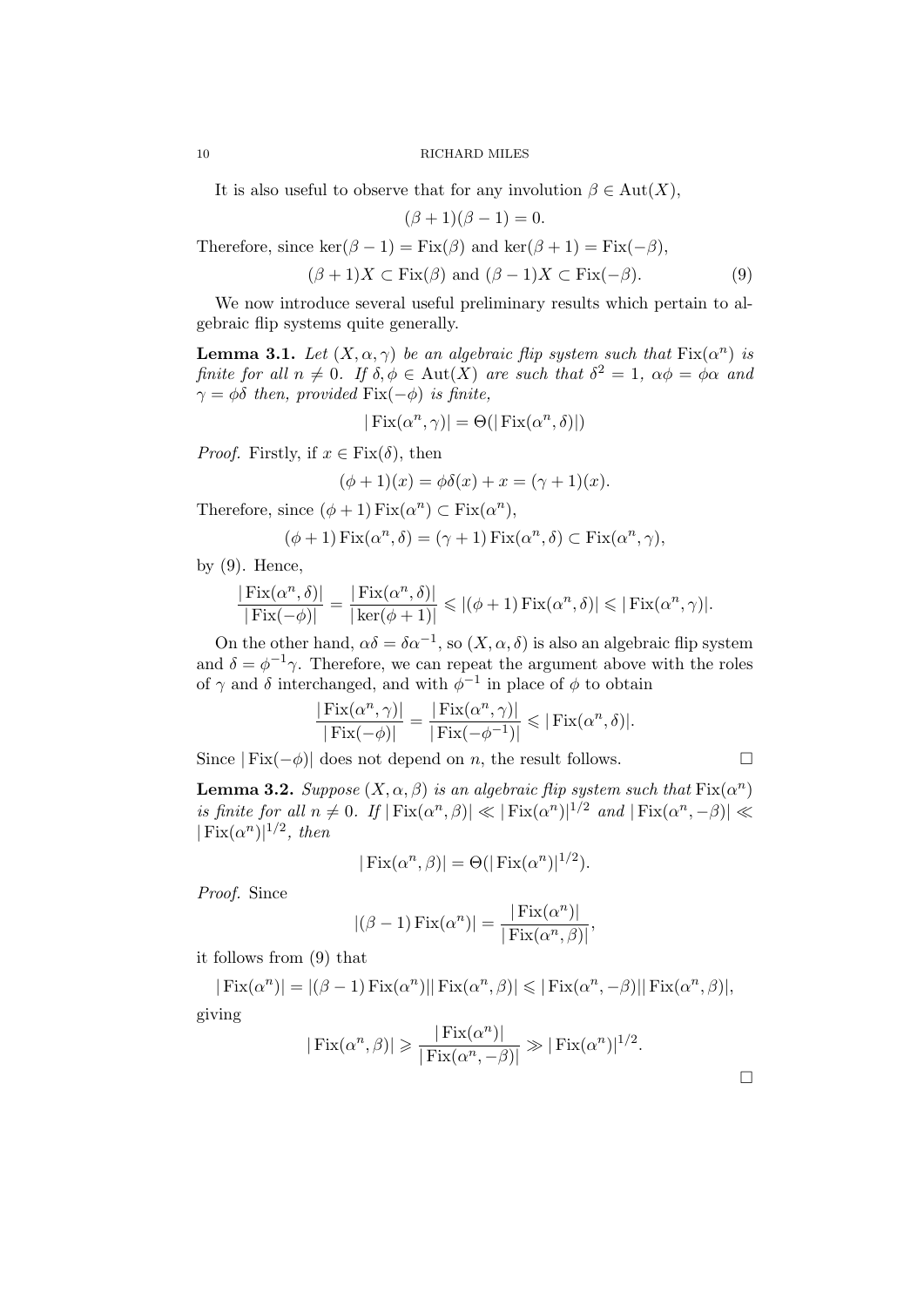In terms of periodic point counting estimates, the lemma above reveals a close relationship between an algebraic flip system and its complement. Although not necessary for our later estimates, the following result highlights the nature of this interdependence more concretely.

**Proposition 3.3.** Suppose  $(X, \alpha, \beta)$  is an algebraic flip system such that  $Fix(\alpha^n)$  is finite for all  $n \neq 0$ . If the 2-torsion subgroup of X is finite, then

$$
|\operatorname{Fix}(\alpha^n, \beta)||\operatorname{Fix}(\alpha^n, -\beta)| = \Theta(|\operatorname{Fix}(\alpha^n)|).
$$

*Proof.* Let  $K_2(X) = \ker(x \mapsto 2x)$ . Since  $\text{Fix}(\beta) \cap \text{Fix}(-\beta) \subset K_2(X)$ ,  $|\text{Fix}(\alpha^n)| \geq |\text{Fix}(\alpha^n, \beta) + \text{Fix}(\alpha^n, -\beta)|$  $=\frac{|\text{Fix}(\alpha^n,\beta)||\text{Fix}(\alpha^n,-\beta)|}{|\text{Fix}(\alpha^n,\beta)|\text{Fix}(\alpha^n,-\beta)|}$  $| Fix(\alpha^n, \beta) \cap Fix(\alpha^n, -\beta)|$  $\geqslant |K_2(X)|^{-1}|\operatorname{Fix}(\alpha^n,\beta)||\operatorname{Fix}(\alpha^n,-\beta)|.$ 

On the other hand,

$$
2\operatorname{Fix}(\alpha^n) \subset \operatorname{Fix}(\alpha^n, \beta) + \operatorname{Fix}(\alpha^n, -\beta).
$$

To see this, suppose  $x \in 2 \text{Fix}(\alpha^n)$  and let  $y \in \text{Fix}(\alpha^n)$  be such that  $2y = x$ . Let  $v = (\beta + 1)(y)$  and  $w = x - v$ . Then, by (9),  $v \in Fix(\alpha^n, \beta)$  and

$$
w = 2y - \beta(y) - y = (\beta - 1)(-y) \in \text{Fix}(\alpha^n, -\beta).
$$

Hence,

$$
|\operatorname{Fix}(\alpha^n, \beta)||\operatorname{Fix}(\alpha^n, -\beta)| \geq |\operatorname{Fix}(\alpha^n, \beta) + \operatorname{Fix}(\alpha^n, -\beta)|
$$
  
\n
$$
\geq |2 \operatorname{Fix}(\alpha^n)|
$$
  
\n
$$
= \frac{|\operatorname{Fix}(\alpha^n)|}{|K_2(\operatorname{Fix}(\alpha^n))|}
$$
  
\n
$$
\geq |K_2(X)|^{-1} |\operatorname{Fix}(\alpha^n)|.
$$

**Remark 3.4.** Suppose M is a  $\mathbb{Z}D_{\infty}$ -module that is 2-torsion free, and that M is Noetherian as a  $\mathbb{Z}[t^{\pm 1}]$ -module. Then multiplication by 2 is injective on M and [17, Lem. 4.3] shows that  $M/2M$  is finite, provided (0)  $\notin$  Ass(M). Via duality,  $|K_2(X)| = |M/2M|$ , so  $K_2(X)$  is also finite. In this situation, the proposition above therefore applies to  $(X_M, \alpha_M, \beta_M)$ , provided  $|\text{Fix}(\alpha_{M}^{n})|$  is finite for all  $n \neq 0$ .

In order to proceed, some facts concerning topological entropy are required.

Let  $f \in \mathbb{Z}[t^{\pm 1}]$ . Considering f as a polynomial in  $\mathbb{C}[t^{\pm 1}]$ , write  $f =$  $ct^m \prod_{i=1}^j (t - \xi_i)$ , where  $c, m \in \mathbb{Z}$ . The *Mahler measure* of f is given by

$$
M(f) = |c| \prod_{i=1}^{j} \max\{1, |\xi_i|\},
$$

 $\Box$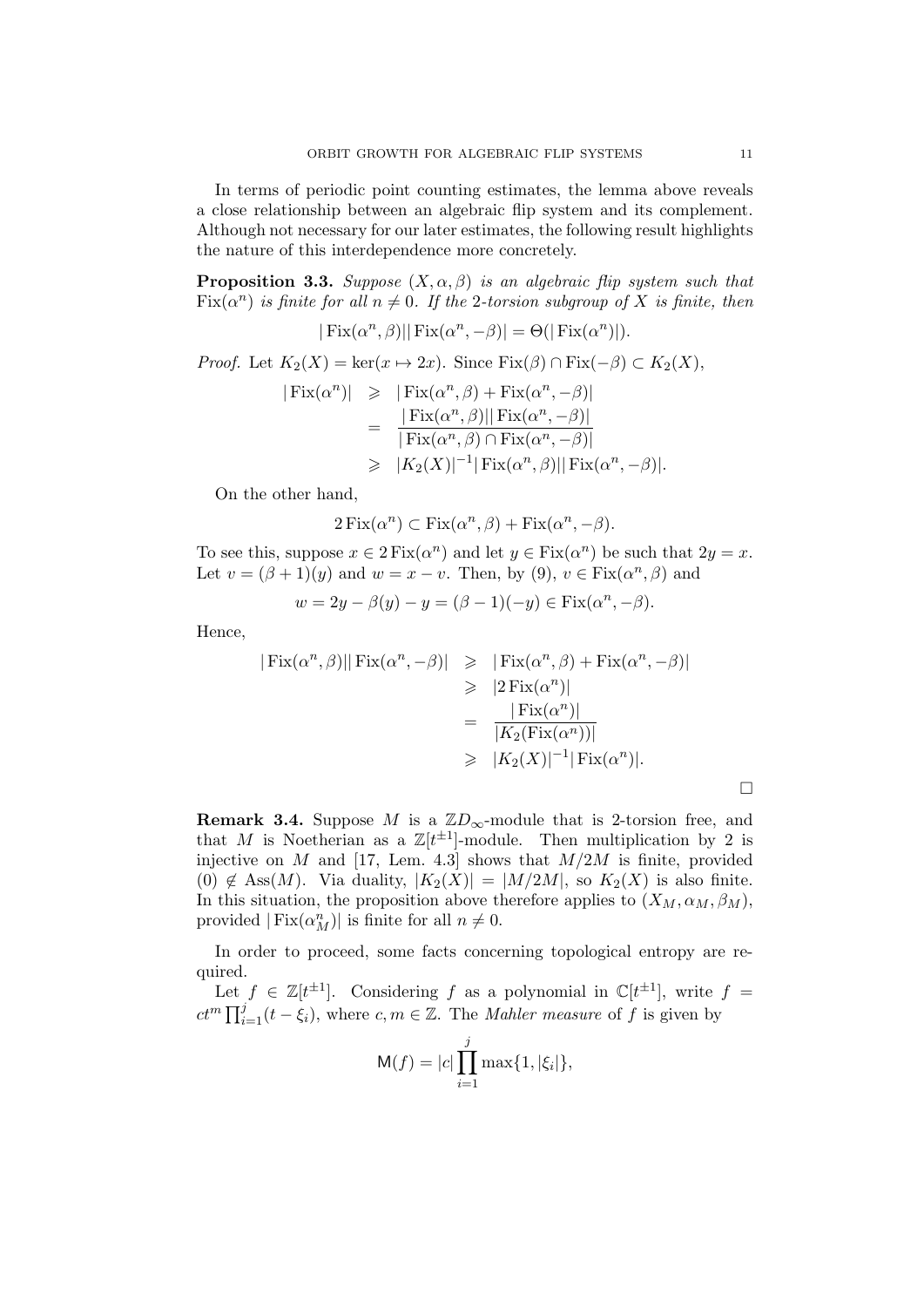Note that if  $f = c$ , then the empty product means  $M(f) = |c|$ . We also have  $M(f^*) = M(f)$ . The well known entropy formula for automorphisms of compact abelian groups [14] shows that in case (i) of Theorem 1.2, the toplogical entropy  $h(\alpha)$  of  $(X, \alpha)$  is  $2 \log M(f)$ , and in case (ii),  $h(\alpha)$  =  $log M(f)$ . If f has no zeros on the complex unit circle, it is well known (see for example [3, Lem. 4]) that

$$
|\operatorname{Fix}(\alpha^n)| = \Theta(e^{h(\alpha)n}).\tag{10}
$$

Note that when  $\alpha$  is ergodic much better estimates than (10) are known, which follow from [17], but these will not be needed here.

For any algebraic flip system  $(X, \alpha, \beta)$ , a standard argument using the definition of entropy shows that the topological entropy  $h(\alpha, \beta)$  of  $(X, \alpha, \beta)$ is precisely half that of  $(X, \alpha)$ , as  $[D_{\infty} : \langle a \rangle] = 2$ . The same is of course true for the complementary flip system.

**Theorem 3.5.** Let  $(X, \alpha, \beta)$  be as in Theorem 1.2. If f has no roots on the complex unit circle, then

$$
|\operatorname{Fix}(\alpha^n, \beta)| = \Theta(e^{hn}),
$$

where  $h = h(\alpha, \beta)$ .

*Proof.* First assume that case (i) of Theorem 1.2 applies. Then  $M$  contains a finite index submodule of the form  $L = R \times R^*$ , the dual of which is  $X_L = X_f \times X_{f^*}$ , and  $\alpha_L$  and  $\beta_L$  are given by (7) and (8). For all  $x \in \mathbb{T}^{\mathbb{Z}}$ ,

$$
\sigma^n x = x \Leftrightarrow \sigma^n x^* = x^*
$$

and

$$
x \in X_f \Leftrightarrow x^* \in X_{f^*}.
$$

Hence,

$$
|\text{Fix}(\alpha_L, \beta_L)| = |\{(x, y) \in X_f \times X_{f^*} : \sigma^n x = x, \sigma^n y = y \text{ and } y = x^* \}|
$$
  
=  $|\{(x, x^*) \in X_f : \sigma^n x = x\}|$   
=  $|\{x \in X_f : \sigma^n x = x\}|$   
=  $\Theta(e^{hn}),$ 

and the same estimate is true with  $-\beta_L$  in place of  $\beta_L$ . Since the natural projection  $X_M \to X_L$  has finite kernel, there is a constant  $C > 0$  such that

$$
|\operatorname{Fix}(\alpha_M^n, \beta_M)| \leqslant Ce^{hn} \text{ and } |\operatorname{Fix}(\alpha_M^n, -\beta_M)| \leqslant Ce^{hn}.\tag{11}
$$

By (10) and Lemma 3.2, the required result follows.

Case (ii) in Theorem 1.2 is more delicate. In this case, the  $\mathbb{Z}[t^{\pm 1}]$ module M contains a finite index submodule of the form  $R = \mathbb{Z}[t^{\pm 1}]/(f)$ , with  $f = \sum_m c_m t^m$  and  $(f) = (f^*)$ . Because R is determined by the prime ideal  $(f)$ , for ease, we are free to choose the generator f to be balanced around its constant term. In other words,  $f^* = \mu f$  or  $f^* = \mu t^{-1} f$ , where  $\mu = 1$  or  $\mu = -1$ . If  $f^* = t^{-1}f$ , then  $f(-1) = f^*(-1) = -f(-1)$ , and so  $f(-1) = 0$ . If  $f^* = -t^{-1}f$ , then similarly  $f(1) = 0$ . Therefore, the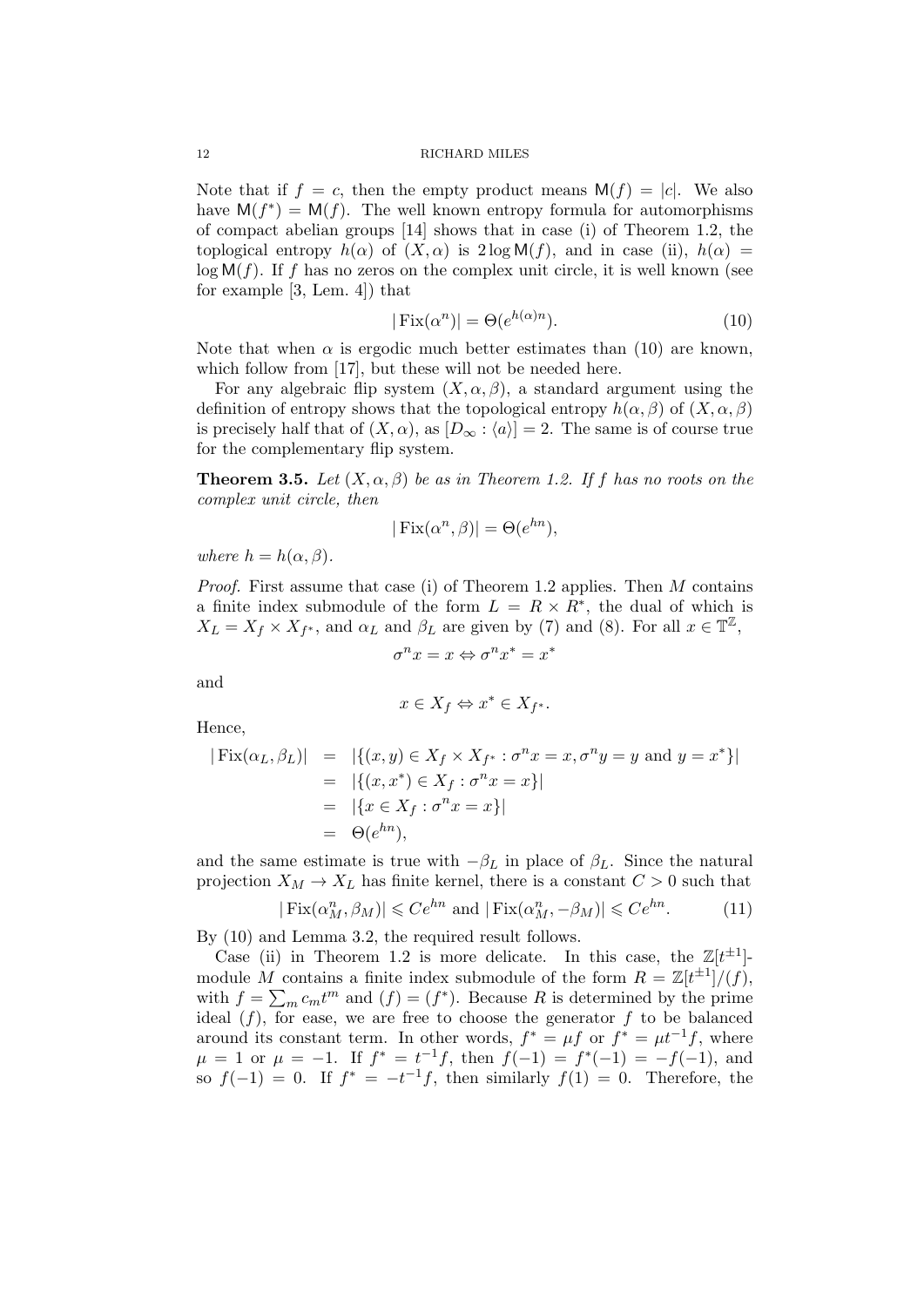case  $f^* = \mu t^{-1} f$  is precluded by the assumption that f has no roots on the complex unit circle.

Our aim now is to provide an upper estimate for the cardinality of  $Fix(\sigma^n, *)$ in  $X_f$ , which may be identified with the subgroup of  $\mathbb{T}^{\mathbb{Z}/(n)}$  comprising points  $x = (x_{\bar{l}})$  satisfying

$$
x_{\bar{l}} = x_{\bar{l}},\tag{12}
$$

and

$$
\sum_{m} c_m x_{\overline{m+l}} = 0 \mod 1,\tag{13}
$$

for all  $0 \leq l \leq n - 1$ . Let  $\chi$  be the non-trivial Dirichlet character modulo 2. For sufficiently large n, if (12) holds for all  $1 \leq l \leq (n + \chi(n))/2$  and (13) holds for all  $0 \leq l \leq (n - \chi(n))/2$ , then

$$
\sum_{m} c_m x_{\overline{m+n-l}} = \mu \sum_{m} c_m x_{\overline{m+l}}
$$

for  $1 \leq l \leq (n - \chi(n))/2$ , as  $f^* = \mu f$ . That is, (12) and (13) hold for all  $0 \leq l \leq n-1$ . Hence, it follows that  $Fix(\sigma^n, *)$  is isomorphic to the kernel of the linear map  $E_n : \mathbb{T}^n \to \mathbb{T}^n$  formed as follows. Set  $k(n) = (n+2-\chi(n))/2$ . Let the first  $k(n)$  rows of the  $n \times n$  matrix  $E_n$  be identical to those of the  $n \times n$  circulant matrix corresponding to f, that is

$$
\begin{pmatrix} c_0 & c_1 & c_2 & \dots & c_{-3} & c_{-2} & c_{-1} \\ c_{-1} & c_0 & c_1 & \dots & c_{-4} & c_{-3} & c_{-2} \\ c_{-2} & c_{-1} & c_0 & \dots & c_{-5} & c_{-4} & c_{-3} \\ \dots & \dots & \dots & \dots & \dots \end{pmatrix}
$$

Let the remaining rows of  $E_n$  be

$$
\begin{pmatrix}\n0 & 1 & 0 & 0 & \dots & 0 & 0 & -1 \\
0 & 0 & 1 & 0 & \dots & 0 & -1 & 0 \\
0 & 0 & 0 & 1 & \dots & -1 & 0 & 0 \\
& \dots & & \dots & & \dots & & \n\end{pmatrix}
$$

Since  $Fix(\sigma^n, *)$  is finite, so too is  $ker(E_n)$ . Via duality,

$$
|\operatorname{Fix}(\sigma^n,*)| = |\operatorname{ker}(E_n)| = |\mathbb{Z}^n / E_n \mathbb{Z}^n| = |\operatorname{det} E_n|.
$$

Dividing  $E_n$  into a block matrix,

$$
\begin{pmatrix} A_n & B_n \\ C_n & D_n \end{pmatrix}
$$

where  $A_n$  is  $k(n) \times k(n)$ ,  $A_n$  is the  $k(n) \times k(n)$  banded Toeplitz matrix corresponding to the Laurent polynomial  $f$ , and is invertible by [2, Th. 3.7] for sufficiently large  $n$  (as  $f$  does not have roots on the complex unit circle, and f has an equal number of roots inside and outside the complex unit circle as  $(f) = (f^*)$ . Hence, the Schur determinant identity gives

$$
|\det E_n| = |\det A_n||\det (D_n - C_n A_n^{-1} B_n)|,
$$
\n(14)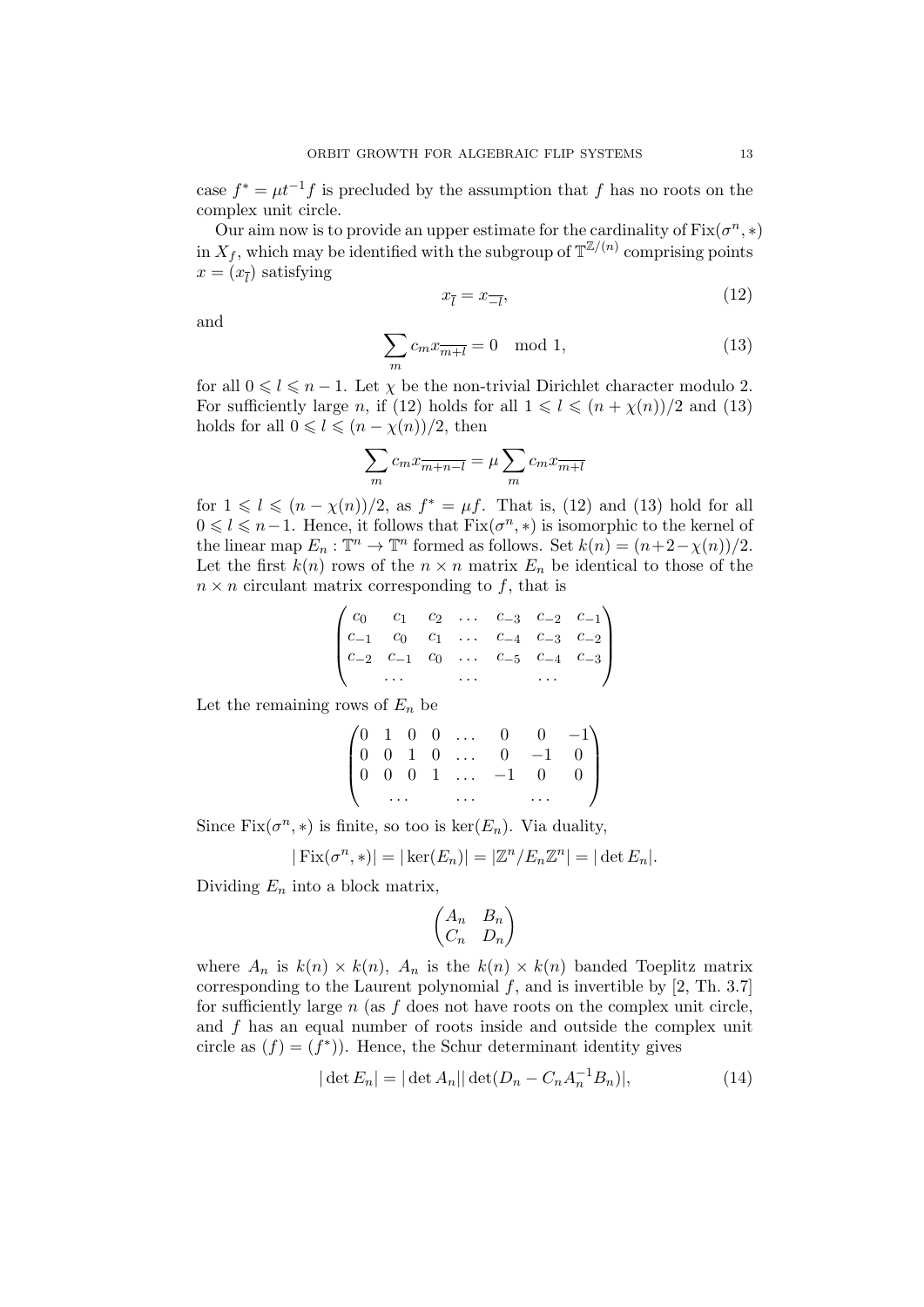and [2, Th. 3.7] also shows that there is a constant  $\kappa_1 > 0$ , independent of *n*, bounding the entries of  $A_n^{-1}$ . Let  $r = \max\{|m| + 1 : c_m \neq 0\}$ . The  $k(n) \times (n-k(n))$  matrix  $A_n^{-1}B_n$  has all entries zero in columns r to  $n-k(n)-r$ and each entry is bounded by

$$
\kappa_2 = \kappa_1 r \max\{|c_m| : m \leqslant r\}.
$$

Furthermore, the  $(n - k(n)) \times (n - k(n))$  matrix  $C_n A_n^{-1} B_n$  is identical to  $A_n^{-1}B_n$  with the top row removed (and also bottom row removed if n is even). Therefore, by elementary row and column switching, it follows that

$$
|\det(D_n - C_n A_n^{-1} B_n)| = \left| \det \begin{pmatrix} A'_n & B'_n \\ C'_n & D'_n \end{pmatrix} \right|,
$$

where  $A'_n$  is a  $2r \times 2r$  matrix with entries bounded by  $1+\kappa_2$ ,  $B'_n$  has all entries zero,  $D'_n$  has all entries zero except for an antidiagonal line of entries, all  $-1$ . Since the determinant of the block matrix on the right is  $\det(A'_n) \det(D'_n)$ , it follows that  $|\det(D_n - C_n A_n^{-1} B_n)|$  is bounded. Furthermore, as f does not have roots on the complex unit circle and since f has an equal number of roots inside and outside the complex unit circle, Szegö's strong limit theorem [2, Th. 2.11] may be applied to yield  $|\det A_n| = \Theta(\mathsf{M}(f)^{k(n)})$ . So, by (14),

$$
|\operatorname{Fix}(\sigma^n,*)| \ll \mathsf{M}(f)^{n/2} = e^{hn}.
$$

All of these arguments can be repeated with −∗ in place of ∗, and hence it also follows that

$$
|\operatorname{Fix}(\sigma^n, -*)| \ll e^{hn}.
$$

As in case (i), since the natural projection  $\pi$  :  $X_M \to X_L$  has finite kernel, there is a constant  $C > 0$  such that (11) holds, and so by (10) and Lemma 3.2,  $|\text{Fix}(\alpha_M^n, \beta_M)| = \Theta(e)$  $^{hn}$ ).

The objective now is to establish the estimate (6) in the generality required for Theorem 1.1. If  $\gamma$  is an action of a countable group G by continuous automorphisms  $\gamma^g$  of a compact abelian group X, then  $\gamma$  is expansive if and only if there is a neighbourhood U of 0 such that  $\bigcap_{g\in G}\gamma^gU = \{0\}.$ Using the definition, it can be shown that an algebraic flip system  $(X, \alpha, \beta)$ is expansive if and only if  $(X, \alpha)$  is expansive. When  $(X, \alpha)$  is expansive, by [22, Th. 6.5 and Cor. 6.15], the  $\mathbb{Z}[t^{\pm 1}]$ -module  $M = \hat{X}$  is Noetherian and any generator of a principal ideal in  $Ass(M)$  does not have roots on the complex unit circle. As before,  $h(\alpha, \beta) = \frac{1}{2}h(\alpha)$  and (10) also applies in this more general setting (see [3]).

**Theorem 3.6.** If  $(X, \alpha, \beta)$  is an expansive algebraic flip system, then

$$
|\operatorname{Fix}(\alpha^n, \beta)| = \Theta(e^{hn}),
$$

where  $h = h(\alpha, \beta)$ .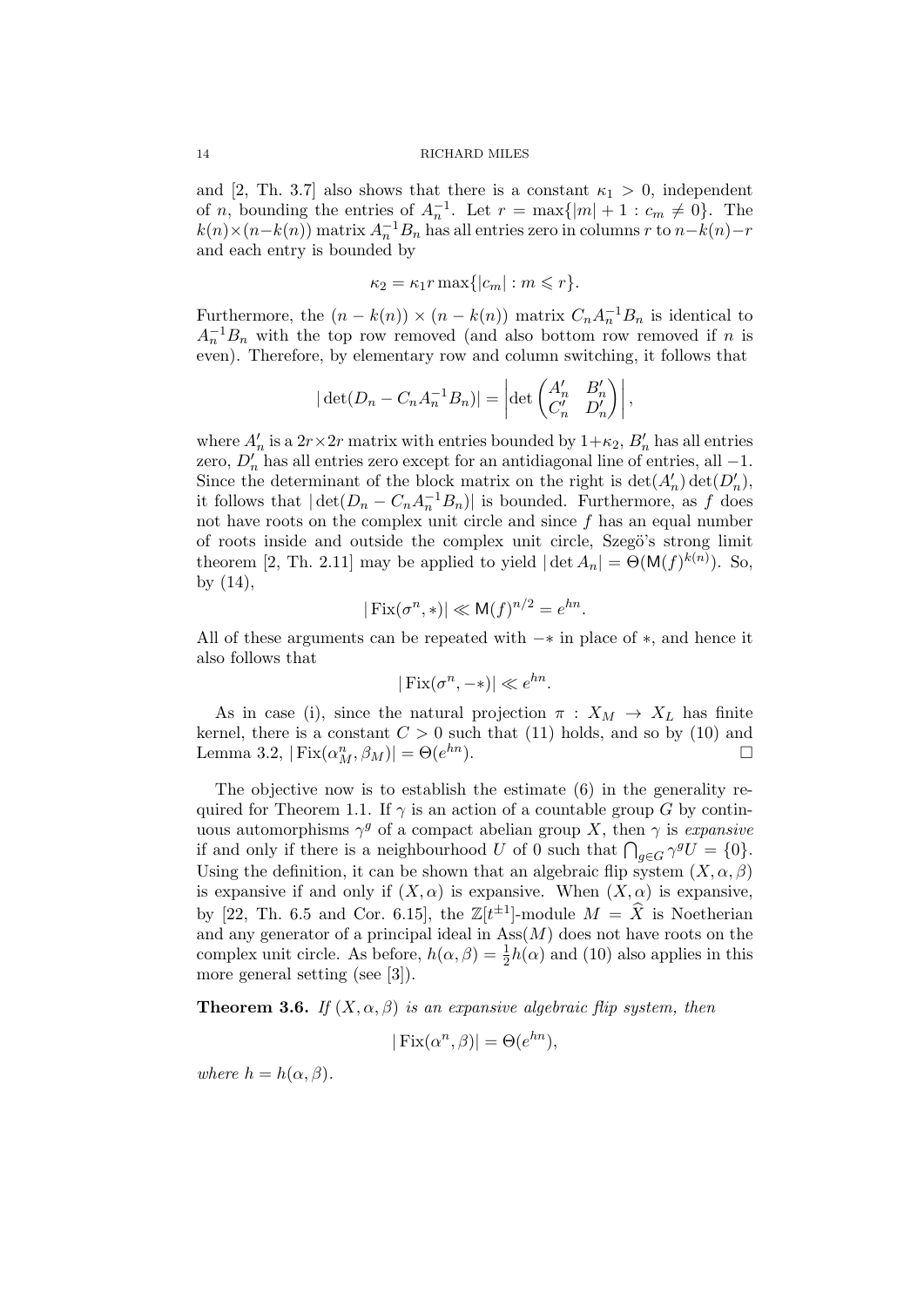*Proof.* First note that for any Noetherian  $\mathbb{Z}[t^{\pm 1}]$ -module M, if M is infinite, the set of principal associated primes  $\operatorname{Ass}^1(M)$  is non-empty. For a nontrivial case, assume X is infinite and let  $M = \hat{X}$  be the canonical dual  $\mathbb{Z}[t^{\pm 1}]$ -module. By the assumption of expansiveness,  $(0) \notin \text{Ass}^1(M)$ . Also, for any submodule  $L \subset M$ ,

$$
Ass1(M) = Ass1(L) \cup Ass1(M/L).
$$

Set  $M_0 = \{0\}$ . By Remark 2.1, we may choose  $\mathfrak{p}_1 \in \text{Ass}^1(M)$  and  $x \in$ M with ann $(x) = \mathfrak{p}_1$ , so that  $M_1 = \mathbb{Z}D_{\infty}x$  corresponds to an irreducible algebraic flip system. Now consider  $M/M_1$  and note that  $Ass<sup>1</sup>(M/M_1) \subset$ Ass<sup>1</sup>(M). If  $M/M_1$  is infinite, then Ass<sup>1</sup>( $M/M_1$ )  $\neq \emptyset$  and there exists  $y \in M \setminus M_1$  such that  $ann(y + M_1) = \mathfrak{p}_2$  for some  $\mathfrak{p}_2 \in \text{Ass}^1(M)$ . Set  $M_2 = \mathbb{Z}D_{\infty}y + M_1$  and note that y can once again be chosen so that  $M_2/M_1$ is irreducible by Remark 2.1. Continuing in this way, we obtain a chain of submodules

$$
M_0 \subset M_1 \subset M_2 \subset \cdots \subset M_k
$$

terminating with  $M/M_k$  finite and  $\text{Ass}^1(M/M_k) = \emptyset$ . The process terminates because M is Noetherian. Each factor  $M_i/M_{i-1}$ ,  $1 \leq i \leq k$ , corresponds to an irreducible algebraic flip system.

For any  $\mathbb{Z}D_{\infty}$ -module  $\overline{L}$ ,  $h(\alpha_L, \beta_L) = \frac{1}{2}h(\alpha_L)$  and the entropy addition formula for single automorphisms [22, Sec. 14] may be applied to show that for  $1 \leqslant i \leqslant k$ ,

$$
h(\alpha_{M_i}, \beta_{M_i}) = h(\alpha_{M_i/M_{i-1}}, \beta_{M_i/M_{i-1}}) + h(\alpha_{M_{i-1}}, \beta_{M_{i-1}}). \tag{15}
$$

We aim to show that for  $1 \leq i \leq k$ ,

$$
|\text{Fix}(\alpha_{M_i}^n, \beta_{M_i})| \leq |\text{Fix}(\alpha_{M_i/M_{i-1}}^n, \beta_{M_i/M_{i-1}})||\text{Fix}(\alpha_{M_{i-1}}^n, \beta_{M_{i-1}})|. \tag{16}
$$

Then, combining (15) and (16) with Theorem 3.5 and using induction, it will follow that

$$
|\operatorname{Fix}(\alpha_{M_k}^n, \beta_{M_k})| \ll e^{hN},
$$

and hence

$$
|\operatorname{Fix}(\alpha_M^n, \beta_M)| \ll e^{hN},
$$

because there is a finite to one projection of M onto  $M_k$ . Since the same approach works for the complementary system  $(X, \alpha, -\beta)$ , as before, (10) and Lemma 3.2 may be applied to obtain the required estimate for  $|\operatorname{Fix}(\alpha_{M}^{n},\beta_{M})|.$ 

Hence, it remains to prove (16). First note that  $Fix(\alpha_{M_i}^n, \beta_{M_i}^n)$  and  $\text{Fix}(\alpha_{M_i/M_{i-1}}^n, \beta_{M_i/M_{i-1}})$  are finite for all  $1 \leq i \leq k$ , as these are subgroups of  $\text{Fix}(\alpha_{M_i}^n)$  and  $\text{Fix}(\alpha_{M_i/M_{i-1}}^n)$  respectively. For ease of notation, fix i, let  $K = M_{i-1}, L = M_i, \eta = b-1, \text{ and } \tau = t^n - 1.$  Since

$$
\frac{L}{K+\eta L+\tau L}\cong \frac{L/(\eta L+\tau L)}{(K+\eta L+\tau L)/(\eta L+\tau L)},
$$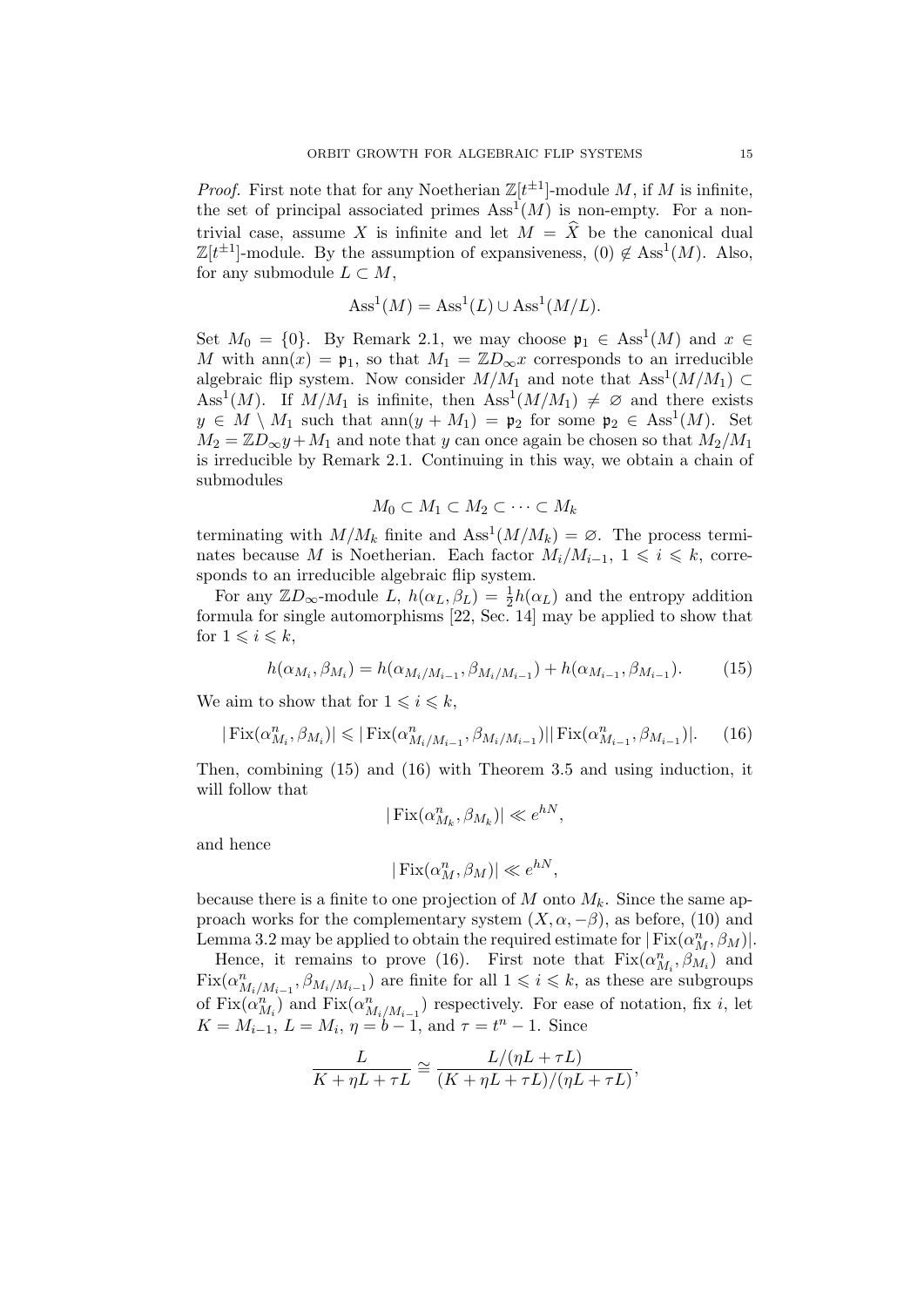it follows via duality (see for example [14, Lem. 7.2]) that

$$
|\operatorname{Fix}(\alpha_L^n, \beta_L)| = |L/(\eta L + \tau L)|
$$
  
\n
$$
= \left| \frac{L/K}{(K + \eta L + \tau L)/K} \right| \left| \frac{K + \eta L + \tau L}{\eta L + \tau L} \right|
$$
  
\n
$$
= \left| \frac{L/K}{\eta(L/K) + \tau(L/K)} \right| \left| \frac{K}{K \cap (\eta L + \tau L)} \right|
$$
  
\n
$$
\leq \left| \frac{L/K}{\eta(L/K) + \tau(L/K)} \right| \left| \frac{K}{\eta K + \tau K} \right|
$$
  
\n
$$
= |\operatorname{Fix}(\alpha_{L/K}^n, \beta_{L/K})| |\operatorname{Fix}(\alpha_K^n, \beta_K)|,
$$
  
\nthus giving (16).

For any finite index subgroup L of  $D_{\infty}$ , let  $F(L)$  be given by (1) and a and b by  $(3)$ . Following [13, Lem. 2.1], for each odd index n, there are exactly  $n$  distinct subgroups of index  $n$ ,

$$
\langle a^n, b \rangle, \langle a^n, ab \rangle, \langle a^n, a^2b \rangle, \dots, \langle a^n, a^{n-1}b \rangle,
$$
\n(17)

and for each even index  $n$ , in addition to the subgroups  $(17)$ , there is one additional subgroup  $\langle a^{n/2} \rangle$  of index n. Building on Theorem 3.6, we now consider the number of periodic points for any given finite index subgroup of  $D_{\infty}$ .

**Theorem 3.7.** Let  $(X, \alpha, \beta)$  be an expansive algebraic flip system. Then for finite index subgroups  $L \subset D_{\infty}$ ,

$$
\mathsf{F}(L) = \Theta(e^{h[L]})
$$

where  $h = h(\alpha, \beta)$ .

*Proof.* Let  $n \in \mathbb{N}$ . Firstly, (10) shows

$$
\mathsf{F}(\langle a^{n/2} \rangle) = \Theta(e^{hn}),
$$

and Theorem 3.6 shows

$$
F(\langle a^n, b \rangle) = \Theta(e^{hn}).\tag{18}
$$

By placing  $\delta = \beta$  and  $\phi = \alpha$  in Lemma 3.1, Theorem 3.6 also shows that

$$
\mathsf{F}(\langle a^n, ab \rangle) = \Theta(e^{hn}).\tag{19}
$$

Finally, since

$$
\langle a^n, a^{i+2}b\rangle = a\langle a^n, a^ib\rangle a^{-1},
$$

for all  $0 \leq i \leq n-3$ , we have

$$
\mathsf{F}(\langle a^n, a^{i+2}b \rangle) = \mathsf{F}(\langle a^n, a^i b \rangle),\tag{20}
$$

and so the remaining subgroups of index  $n$  are dealt with by  $(18)$  and  $(19)$ .  $\Box$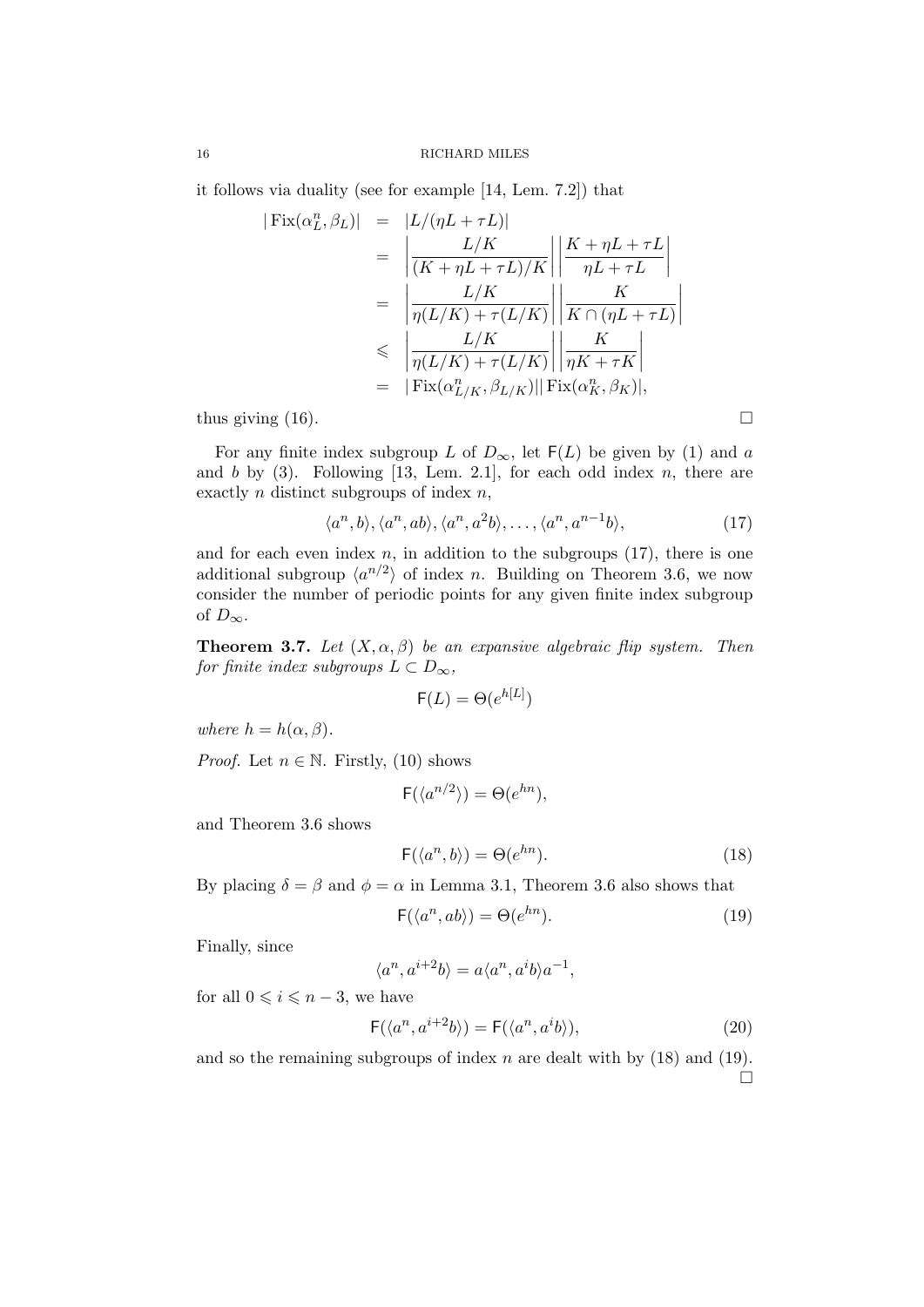Corollary 3.8. Let  $(X, \alpha, \beta)$  be an expansive algebraic flip system. Then the upper and lower growth rates of periodic points coincide and are equal to the topological entropy. That is,

$$
h(\alpha, \beta) = \lim_{n \to \infty} \inf_{L \in \mathcal{L}: [L] \ge n} \frac{1}{[L]} \log \mathsf{F}(L) = \lim_{n \to \infty} \sup_{L \in \mathcal{L}: [L] \ge n} \frac{1}{[L]} \log \mathsf{F}(L),
$$

where  $\mathcal L$  denotes the set of finite index subgroups of  $D_{\infty}$ .

The dynamical zeta function of a flip system is introduced in [13] (see also [15]). This is defined formally by

$$
\zeta_{\alpha,\beta}(z) = \exp\left(\sum_{L\in\mathcal{L}} \frac{\mathsf{F}(L)z^{[L]}}{[L]}\right),\tag{21}
$$

where  $\mathcal L$  denotes the set of finite index subgroups of  $D_{\infty}$ . Corollary 3.8 shows that the associated zeta function  $\zeta_{\alpha,\beta}$  has radius of convergence  $e^{-h}$ (in agreement with [13, Cor. 2.3]). This mirrors the well known result for expansive compact abelian group automorphisms.

#### 4. Orbit growth estimates

For any  $L \in \mathcal{L}$ , define  $F(L)$  and  $O(L)$  using (1) and (2). With the partial order on L defined by inclusion (that is,  $L' \preccurlyeq L$  if and only if  $L \leq L'$ ),  $\mathcal L$  becomes a locally finite poset and there is a Möbius function  $\mu$  defined on the incidence algebra of  $\mathcal L$  (see Stanley [26, Sec. 3.7] for the details and examples). Moreover, since

$$
\mathsf{F}(L) = \sum_{L' \in \mathcal{L}: \ L' \geqslant L} [L'] \mathsf{O}(L'),
$$

using Möbius inversion, it follows that

$$
\mathsf{O}(L) = \frac{1}{[L]} \sum_{L' \in \mathcal{L}: L' \geq L} \mu(L', L) \mathsf{F}(L').
$$

Thus,

$$
\pi(N) = \sum_{L \in \mathcal{L}: [L] \leqslant N} \frac{1}{[L]} \sum_{L' \in \mathcal{L}: L' \geqslant L} \mu(L', L) \mathsf{F}(L')
$$
\n
$$
= \underbrace{\sum_{L \in \mathcal{L}: [L] \leqslant N} \frac{\mathsf{F}(L)}{[L]}}_{\Psi(N)} + \underbrace{\sum_{L \in \mathcal{L}: [L] \leqslant N} \frac{1}{[L]} \sum_{L' \in \mathcal{L}: L' > L} \mu(L', L) \mathsf{F}(L')}_{\Delta(N)}.
$$

To obtain an asymptotic for  $\pi(N)$ , the main strategy is to concentrate on  $\Psi(N)$  and show that  $\Delta(N)$  does not make a significant contribution comparitively. To begin, we require a bound on the Möbius function for  $D_{\infty}$ .

**Lemma 4.1.** For any  $L, L' \in \mathcal{L}$  with  $L \leq L'$ ,  $|\mu(L', L)| \leq |L|$ .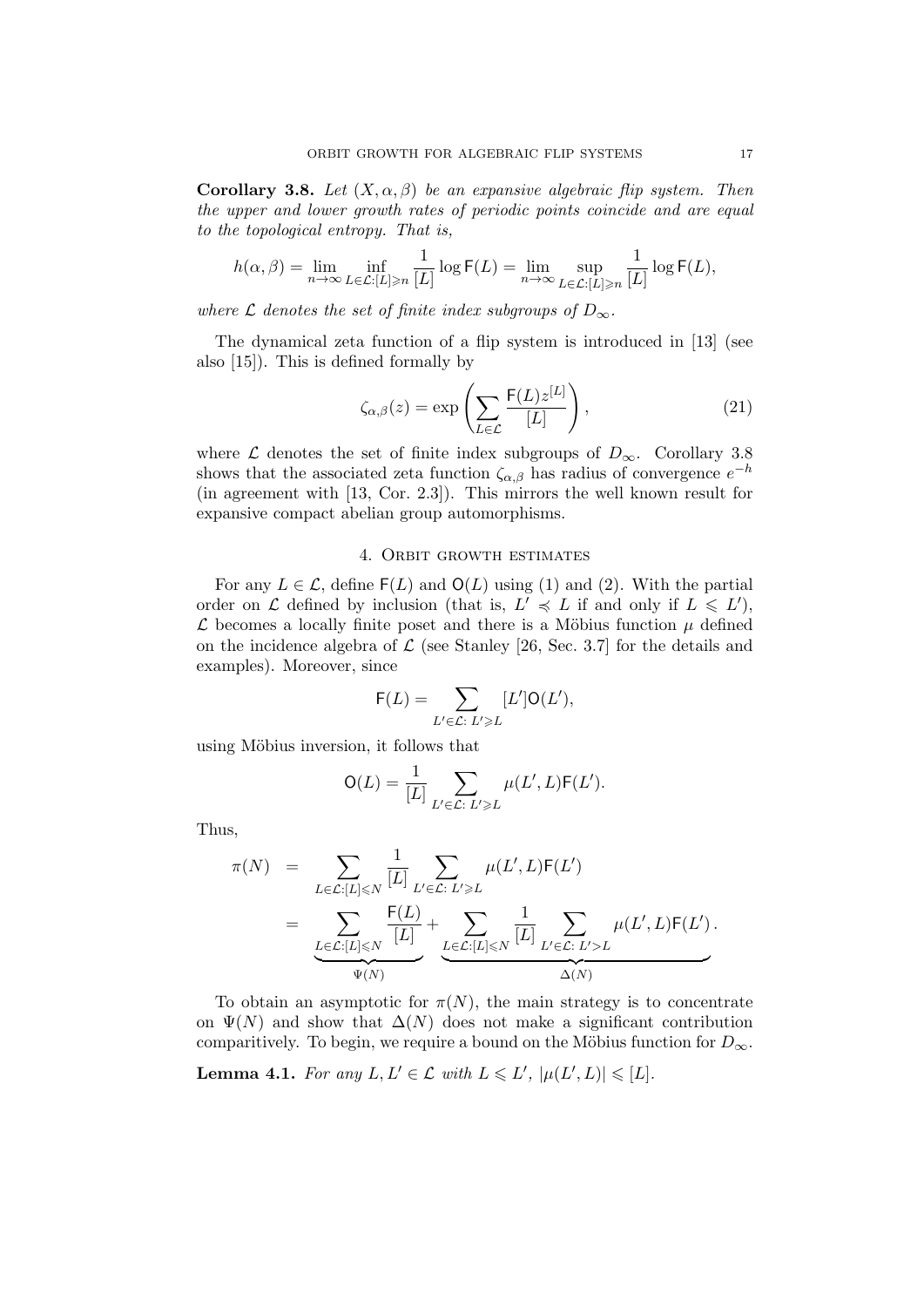Proof. The following gives an outline of how to obtain an explicit formula for  $\mu$ , and from this the required bound follows immediately. First note that if  $L$  is not normal in  $L'$ , then by a standard application of Crapo's Theorem [4, Th. 1],  $\mu(L', L) = 0$ . Hence, assume L is normal in L', then we can simply consider  $\mu(L'/L, \{1\})$  for the finite group  $K = L'/L$ , which is either a cyclic or dihedral group of order  $n \leq L$ . If K is cyclic, then  $\mu(K, \{1\}) = \mu_N(n)$ , where  $\mu_N$  is the standard Möbius function on N. If K is dihedral,

$$
\mu(K, \{1\}) = \frac{n\mu_{\mathbb{N}}(n/2)}{2}.
$$

This is proved by considering abelian minimal normal subgroups of K and their complements and applying the reduction formula

$$
\mu(K, \{1\}) = -j\mu(K/J, \{1\}),
$$

where  $J$  is any abelian minimal normal subgroup of  $K$  with  $j$  complements in K (see [11, Cor. 3.3]).

*Proof of Theorem 1.1.* First, we establish the order of magnitude of  $\Delta(N)$ . Applying Lemma 4.1 and Theorem 3.7,

$$
\Delta(N) = \sum_{L \in \mathcal{L}: [L] \leq N} \frac{1}{[L]} \sum_{L' \in \mathcal{L}: L' > L} \mu(L', L) F(L')
$$
  

$$
= \sum_{n \leq N} \frac{1}{n} \sum_{L \in \mathcal{L}: [L] = n} \sum_{L' \in \mathcal{L}: L' > L} \mu(L', L) F(L')
$$
  

$$
\ll e^{hN/2} \sum_{n \leq N} \sum_{L \in \mathcal{L}: [L] = n} \frac{1}{n} \cdot n \sum_{L' \in \mathcal{L}: L' > L} 1
$$
  

$$
\ll N^4 e^{hN/2}.
$$

Therefore, it remains to show that  $\Psi(N) = \Theta(e^{hN})$ . Using Theorem 3.7, there exist constants  $0 < A < B$  such that  $Ae^{h[L]} \leq F(L) \leq Be^{h[L]}$ , and since

$$
\Psi(N) = \sum_{n \leq N} \frac{1}{n} \sum_{L \in \mathcal{L}: [L] = n} \mathsf{F}(L),
$$

it follows that

$$
A\sum_{n\leqslant N}\frac{1}{n}\cdot ne^{hn}\leqslant \Psi(N)\leqslant B\sum_{n\leqslant N}\frac{1}{n}\cdot (n+1)e^{hn}.
$$

Hence, the required result follows.  $\Box$ 

Given that we have established  $\Psi(N) = \Theta(e^{hn})$ , it is interesting to note that the proof above also gives the following.

## Corollary 4.2. If  $(X, \alpha, \beta)$  is an expansive algebraic flip system, then

$$
\pi(N) = \Psi(N) + \mathcal{O}(N^4 e^{hN/2}).
$$

For simple examples,  $\Psi(N)$  can be described much more precisely.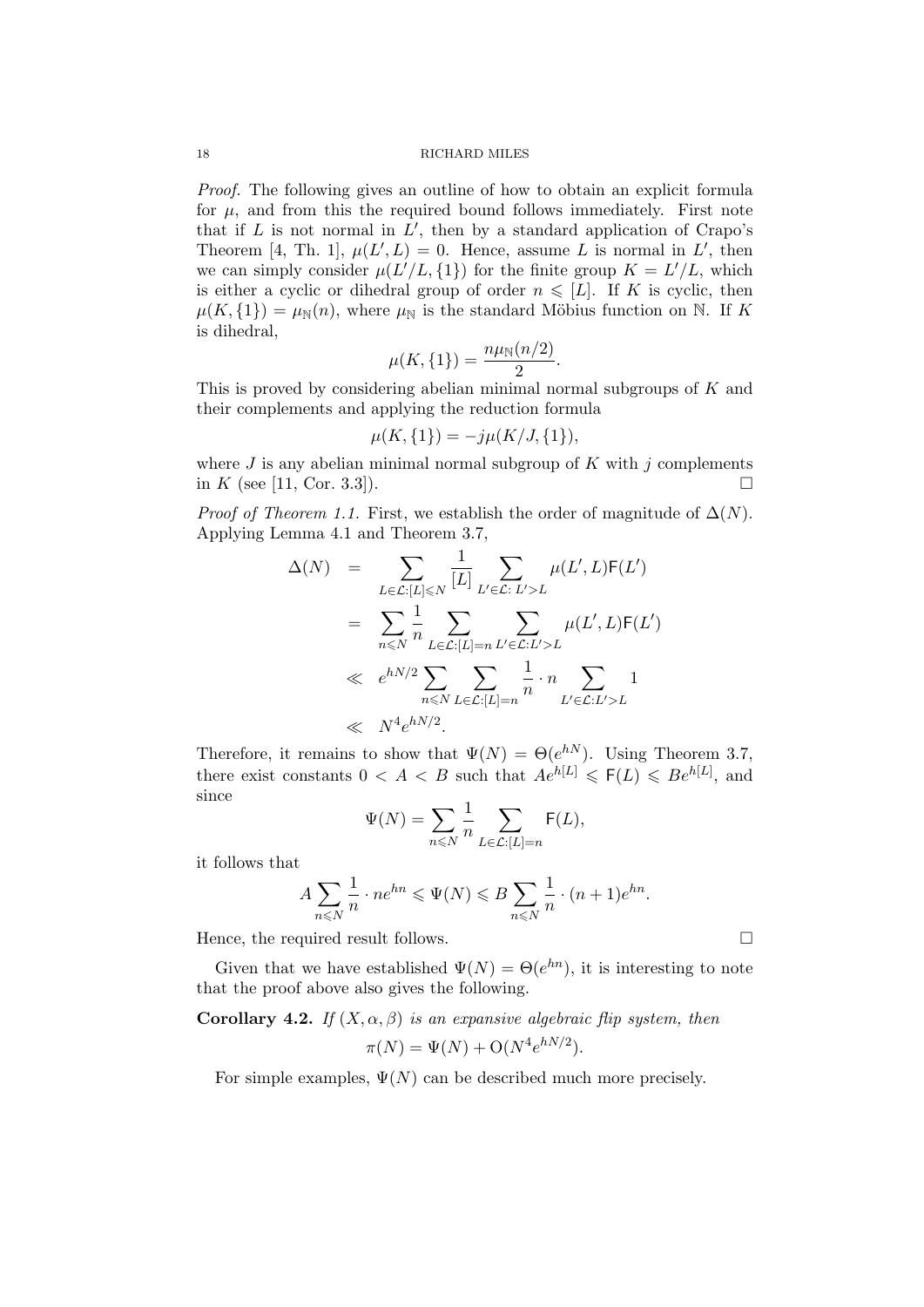Example 4.3. Consider again the Bernoulli shift with a time reversal introduced in Example 2.4, now with an alphabet comprised of  $p$  symbols, where  $p$  is a rational prime. We have

$$
F(\langle a,b\rangle) = p^{(n+2-\chi(n))/2} \text{ and } F(\langle a,ab\rangle) = p^{(n+\chi(n))/2}.
$$

where  $\chi$  is the non-trivial Dirichlet character modulo 2. Since  $F(\langle a^{n/2} \rangle) =$  $p^{n/2}$  when n is even, together with (20), these formulae provide precise periodic point counts for all  $L \in \mathcal{L}$  with index n.

Using (20) and the fact that  $F(\langle a^i, a^j b \rangle) = F(\langle a^i, a^{i+j} b \rangle)$  for all  $i, j \in \mathbb{N}$ , it follows that

$$
\frac{1}{n} \sum_{i=0}^{n-1} \mathsf{F}(\langle a^n, a^i b \rangle) = 2^{\chi(n)-1} \left( \mathsf{F}(a^n, b) + (1 - \chi(n)) \mathsf{F}(a^n, ab) \right)
$$

$$
= p^{n/2} (1 + p + \chi(n) (\sqrt{p} - p - 1))
$$

Hence,

$$
\Psi(N) = \sum_{n \leq N} \frac{1}{n} \sum_{i=0}^{n-1} F(\langle a^n, a^i b \rangle) + \sum_{n \leq N/2} \frac{1}{n} F(\langle a^n \rangle)
$$
  
\n
$$
= \sum_{n \leq N} p^{n/2} (1 + p + \chi(n)(\sqrt{p} - p - 1))) + \sum_{n \leq N/2} \frac{p^n}{n}
$$
  
\n
$$
= (1 + p - \sqrt{p}) \sum_{n \leq N/2} p^n + \sqrt{p} \sum_{n \leq N} p^{n/2} + \sum_{n \leq N/2} \frac{p^n}{n}
$$
  
\n
$$
= \underbrace{\left(\frac{p(1 + p - \sqrt{p})}{(p - 1)p^{\chi(N)/2}} + \frac{p}{\sqrt{p} - 1}\right)}_{\Phi(N)} p^{N/2} + O\left(\frac{p^{N/2}}{N}\right).
$$

In particular, the function  $\Phi(N)$  has prime period 2, and Corollary 4.2 gives

$$
\pi(N) = \Phi(N)p^{N/2} + \mathcal{O}\left(\frac{p^{N/2}}{N}\right).
$$

The results of this section show that since  $\Psi(N)$  is a partial sum of the coefficients in  $\log \zeta_{\alpha,\beta}$ , where  $\zeta_{\alpha,\beta}$  is the dynamical zeta function given by (21),  $\zeta_{\alpha,\beta}$  carries appropriate information to describe the dominant growth in  $\pi(N)$ . However, this is only apparent once the orders of magnitude of  $\Psi(N)$  and  $\Delta(N)$  have been established, so  $\zeta_{\alpha,\beta}$  does not appear to be particularly useful in this context.

Simple examples suggest that we might tentatively expect an asymptotic of the form  $\pi(N) \sim \Phi(N)e^{hN}$ , where  $\Phi$  is periodic, for any expansive algebraic flip system. However, even if the periodic point counting estimate for irreducible systems (Theorem 3.5) were improved, the methods used in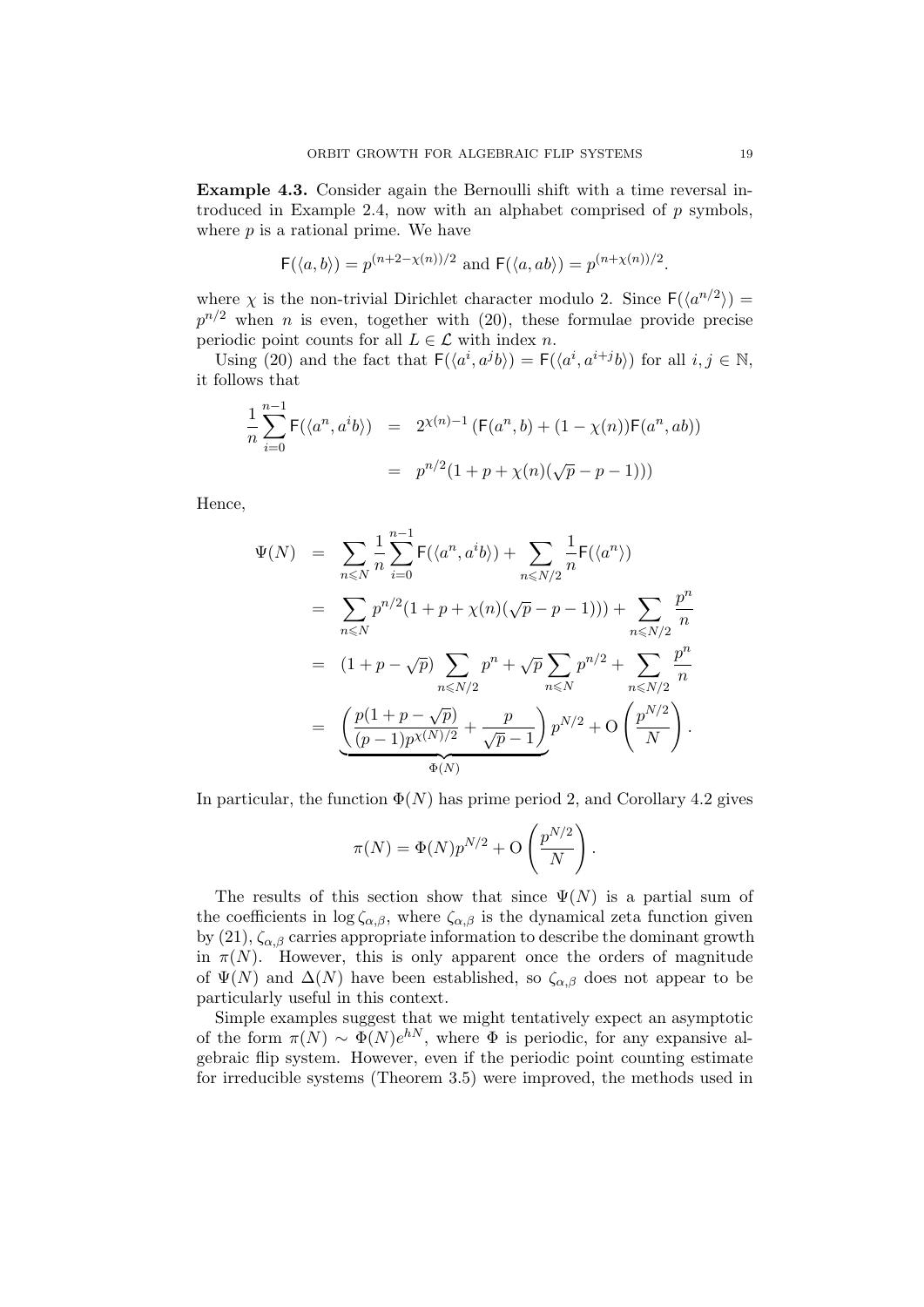Section 3 do not suffice to extend any such improvement to all expansive systems. On the other hand, the method used in Example 4.3 could be applied more generally if more precise estimates for  $F(L)$ ,  $L \in \mathcal{L}$ , were obtained.

#### **REFERENCES**

- [1] V. I. Arnold. Reversible systems. In Nonlinear and turbulent processes in physics, Vol. 3 (Kiev, 1983), pages 1161–1174. Harwood Academic Publ., Chur, 1984.
- [2] A. Böttcher and S. M. Grudsky. Spectral properties of banded Toeplitz matrices. Society for Industrial and Applied Mathematics (SIAM), Philadelphia, PA, 2005.
- [3] R. Bowen. Some systems with unique equilibrium states. Math. Systems Theory, 8(3):193–202, 1974/75.
- [4] H. Crapo. Möbius inversion in lattices. Arch. Math., 19:595–607, 1968.
- [5] R. L. Devaney. Reversible diffeomorphisms and flows. Trans. Amer. Math. Soc., 218:89–113, 1976.
- [6] Manfred Einsiedler and Harald Rindler. Algebraic actions of the discrete Heisenberg group and other non-abelian groups. Aequationes Math., 62(1-2):117–135, 2001.
- [7] D. Eisenbud. Commutative algebra, volume 150 of Graduate Texts in Mathematics. Springer-Verlag, New York, 1995. With a view toward algebraic geometry.
- [8] G. Everest, R. Miles, S. Stevens, and T. Ward. Orbit-counting in non-hyperbolic dynamical systems. J. Reine Angew. Math., 608:155–182, 2007.
- [9] G. Everest, R. Miles, S. Stevens, and T. Ward. Dirichlet series for finite combinatorial rank dynamics. Trans. Amer. Math. Soc., 362(1):199–227, 2010.
- [10] G. R. Goodson, A. del Junco, M. Lemanczyk, and D. J. Rudolph. Ergodic transformations conjugate to their inverses by involutions. Ergodic Theory Dynam. Systems, 16(1):97–124, 1996.
- [11] T. Hawkes, I. M. Isaacs, and M. Özaydin. On the Möbius function of a finite group. Rocky Mountain J. Math., 19(4):1003–1034, 1989.
- [12] E. Hewitt and K. A. Ross. Abstract harmonic analysis. Vol. I, volume 115 of Grundlehren der Mathematischen Wissenschaften [Fundamental Principles of Mathematical Sciences]. Springer-Verlag, Berlin, second edition, 1979. Structure of topological groups, integration theory, group representations.
- [13] Y. Kim, J. Lee, and K. Park. A zeta function for flip systems. Pacific J. Math., 209(2):289–301, 2003.
- [14] D. Lind, K. Schmidt, and T. Ward. Mahler measure and entropy for commuting automorphisms of compact groups. Invent. Math., 101(3):593–629, 1990.
- [15] D. A. Lind. A zeta function for  $\mathbf{Z}^d$ -actions. In Ergodic theory of  $\mathbf{Z}^d$  actions (Warwick, 1993–1994), volume 228 of London Math. Soc. Lecture Note Ser., pages 433–450. Cambridge Univ. Press, Cambridge, 1996.
- [16] G. A. Margulis. On some aspects of the theory of Anosov systems. Springer Monographs in Mathematics. Springer-Verlag, Berlin, 2004. With a survey by R. Sharp: Periodic orbits of hyperbolic flows, Translated from the Russian by Valentina Vladimirovna Szulikowska.
- [17] R. Miles. Periodic points of endomorphisms on solenoids and related groups. Bull. Lond. Math. Soc., 40(4):696–704, 2008.
- [18] R. Miles and T. Ward. Orbit-counting for nilpotent group shifts. Proc. Amer. Math. Soc., 137(4):1499-1507, 2009.
- [19] R. Miles and T. Ward. A dichotomy in orbit growth for commuting automorphisms. J. Lond. Math. Soc. (2), 81(3):715–726, 2010.
- [20] W. Parry and M. Pollicott. An analogue of the prime number theorem for closed orbits of Axiom A flows. Ann. of Math. (2), 118(3):573–591, 1983.
- [21] W. Parry. An analogue of the prime number theorem for closed orbits of shifts of finite type and their suspensions. Israel J. Math., 45(1):41–52, 1983.